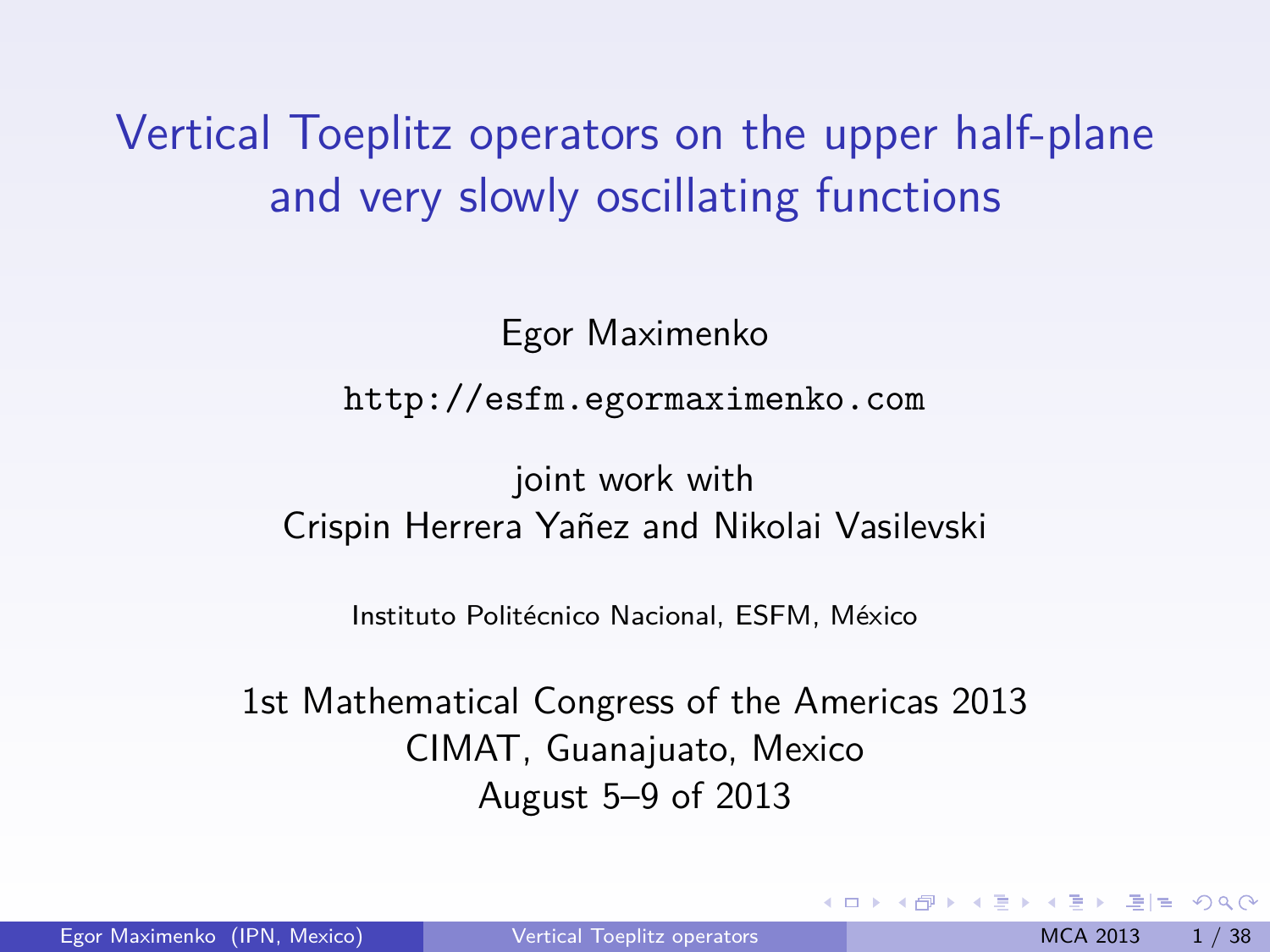## **Outline**

Background: radial Toeplitz operators

Bergman space on the upper half-plane Π

> Vertical operators on the upper half-plane

Vertical Toeplitz operators

Very slowly oscillating functions

4 0 8

Main result:  $\mathcal{V}\mathcal{T}(\Pi) \cong \mathsf{VSO}(\mathbb{R}_+)$ 

 $E|E \cap Q$ 

医电子 医重子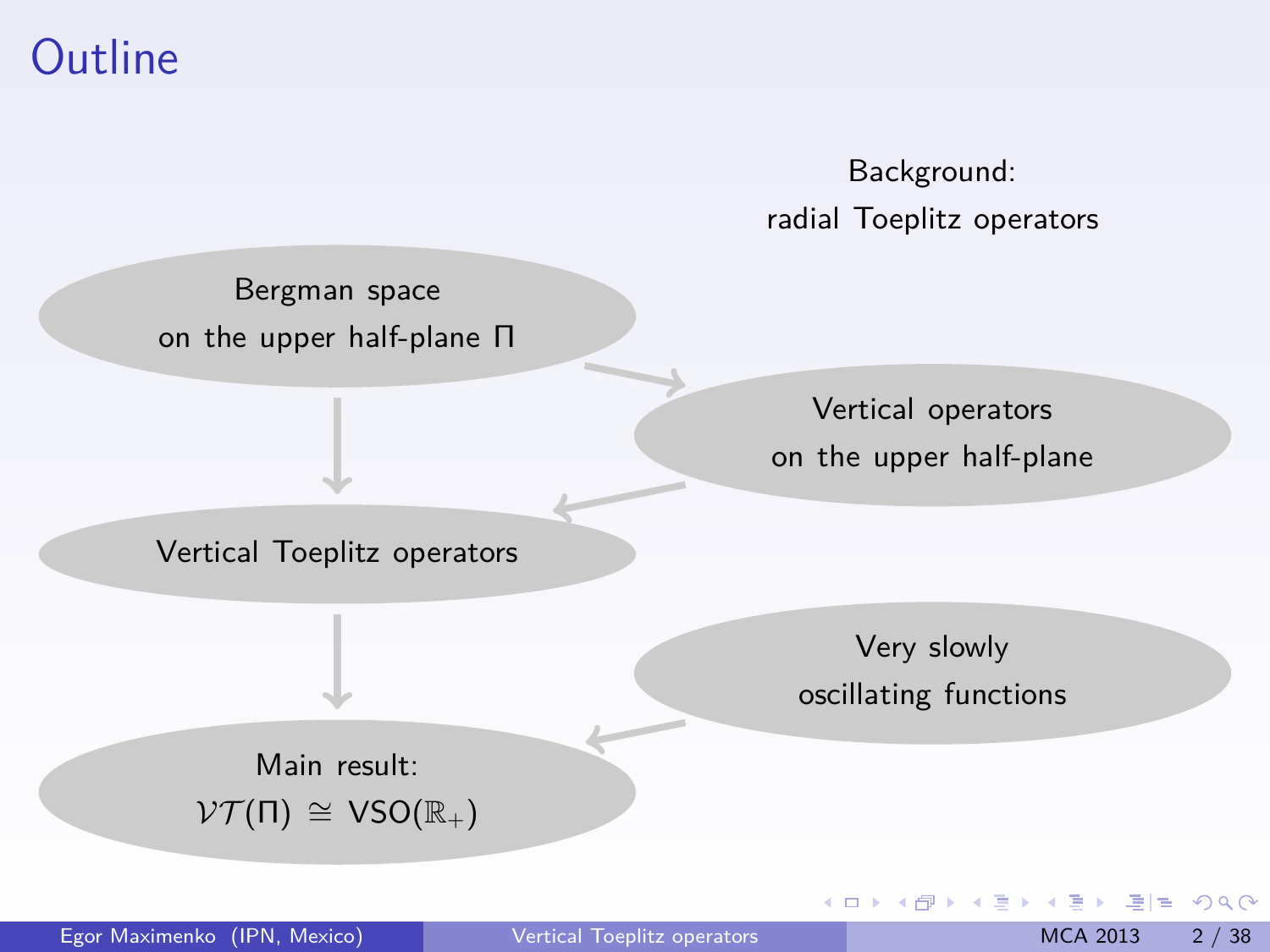## Background: radial, vertical and angular Toeplitz opeators

Korenblum and Zhu (1995): Toeplitz opeators with radial symbols acting in  $\mathcal{A}^2(\mathbb{D})$ are diagonal with respect to the canonical (monomial) basis, therefore they generate a commutative  $C^*$  algebra.

These operators have been studied by many authors including Grudsky and Vasilevski (2001), Zorboska (2003), Suárez (2008).

Vasilevski found another two commutative  $C^*$ -algebras generated by Toeplitz operators on the upper half-plane:

- $\bullet$  "vertical" Toeplitz operators with symbols depending on  $Im(z)$ ;
- $\bullet$  "angular" Toeplitz operators with symbols depending on arg(z).

In this talk we present some results about vertical Toeplitz operators, mentioning similar results for the radial Toeplitz operators.

<span id="page-2-0"></span>K ロ ▶ K 個 ▶ K 로 ▶ K 로 ▶ 그리도 YO Q @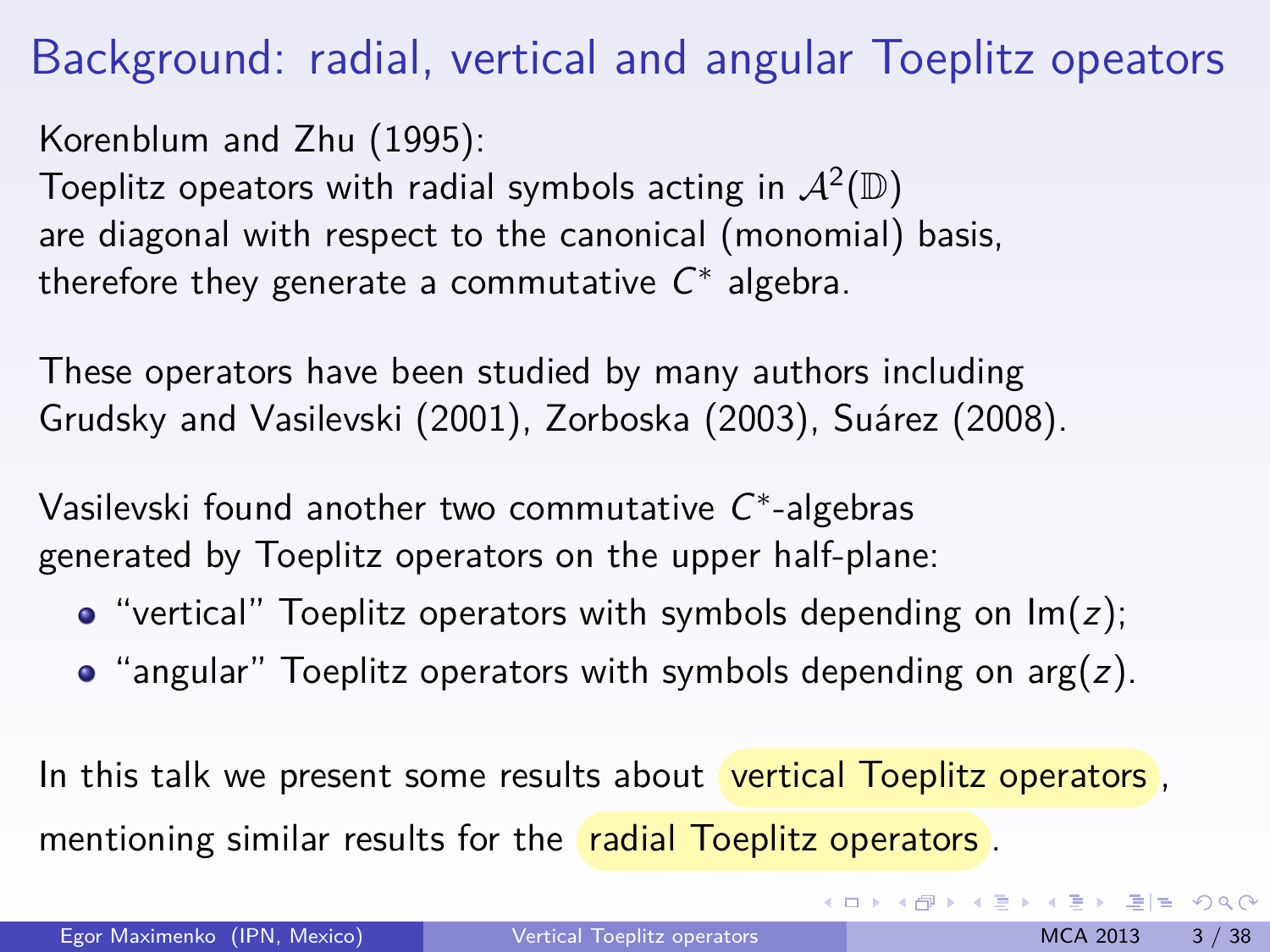## **Outline**



<span id="page-3-0"></span>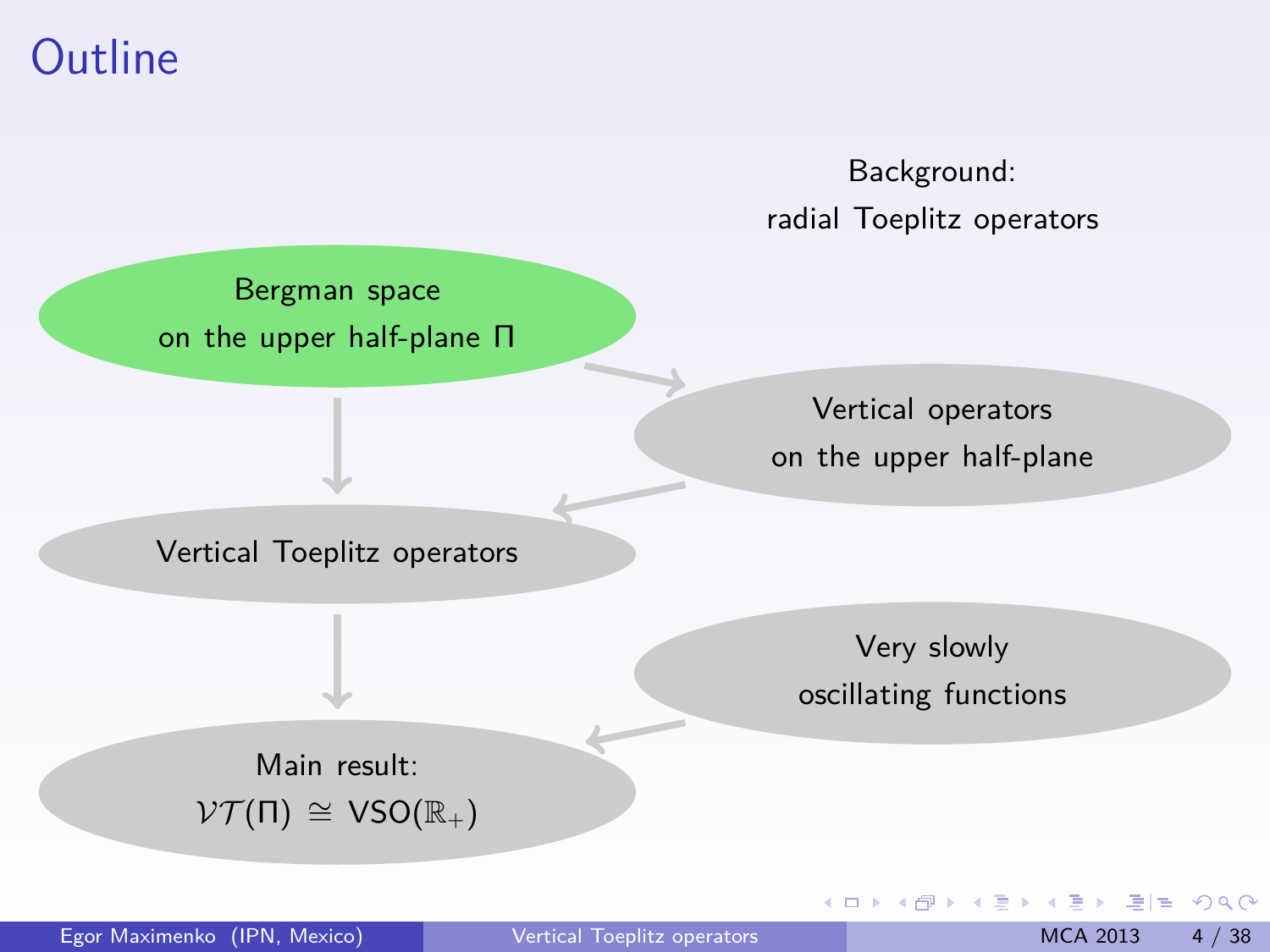## Bergman space on a domain  $\Omega \subset \mathbb{C}$

Let  $\Omega$  be an open connected subset of  $\mathbb C$ considered with the usual Lebesgue measure *µ*.

In this talk  $\Omega$  will be the unit disk  $\mathbb D$  or the upper half-plane  $\Pi$ :

$$
\Pi \coloneqq \{z \in \mathbb{C} \colon \operatorname{Im}(z) > 0\}.
$$

 $L^2(\Omega) \coloneqq$  square-integrable functions on  $\Omega$ .

 $A(\Omega) =$  holomorphic functions on  $\Omega$ .

 $\mathcal{A}^2(\Omega) \ := \ L^2(\Omega) \cap \mathcal{A}(\Omega) \, \, \, \text{is called the } \, \, \text{Bergman space over } \Omega.$ 

 $\mathcal{A}^{2}(\Omega)$  is a closed subspace of  $L^{2}(\Omega).$  Therefore it is a Hilbert space.

KOD KARD KED KED EN AGA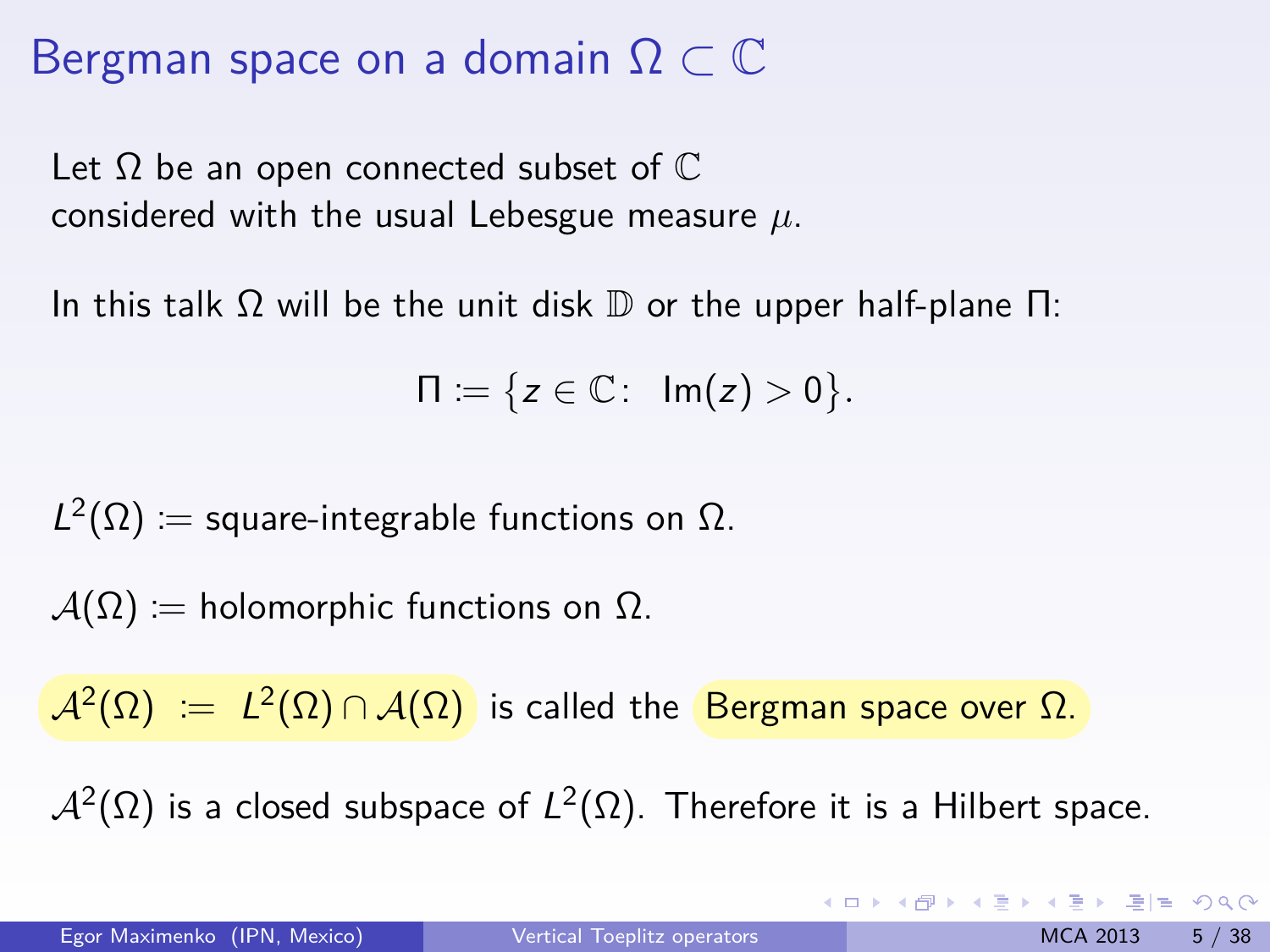## Bergman kernel and Bergman projection

For every  $z \in \Omega$  denote by ev<sub>z</sub> the **evaluation functional** at the point z:

$$
\text{ev}_z \colon \mathcal{A}^2(\Omega) \to \mathbb{C}, \quad \text{ev}_z(f) \coloneqq f(z).
$$

It is possible to show that this evaluation functional  $ev<sub>z</sub>$  is bounded. By Riesz–Fréchet theorem, there exists a function  $\mathsf{K}_{\Omega,z} \in \mathcal{A}^{2}(\Omega)$  such that

$$
\forall f \in \mathcal{A}^2(\Omega) \qquad \langle f, K_{\Omega, z} \rangle = f(z). \tag{RP}
$$

 $K_{\Omega,z}$  is called the Bergman kernel corresponding to  $\Omega$  and z.  $(RP)$  is called the **reproducing property** of the Bergman kernel.

Orthogonal <mark>Bergman projection</mark>  $P_{\Omega}$  of  $L^2(\Omega)$  over  $\mathcal{A}^2(\Omega)$ :

$$
\forall z \in \Omega \qquad \forall f \in L^2(\Omega) \qquad (P_{\Omega} f)(z) = \langle f, K_{\Omega, z} \rangle.
$$

<span id="page-5-0"></span>KOD KARD KED KED EIE VAA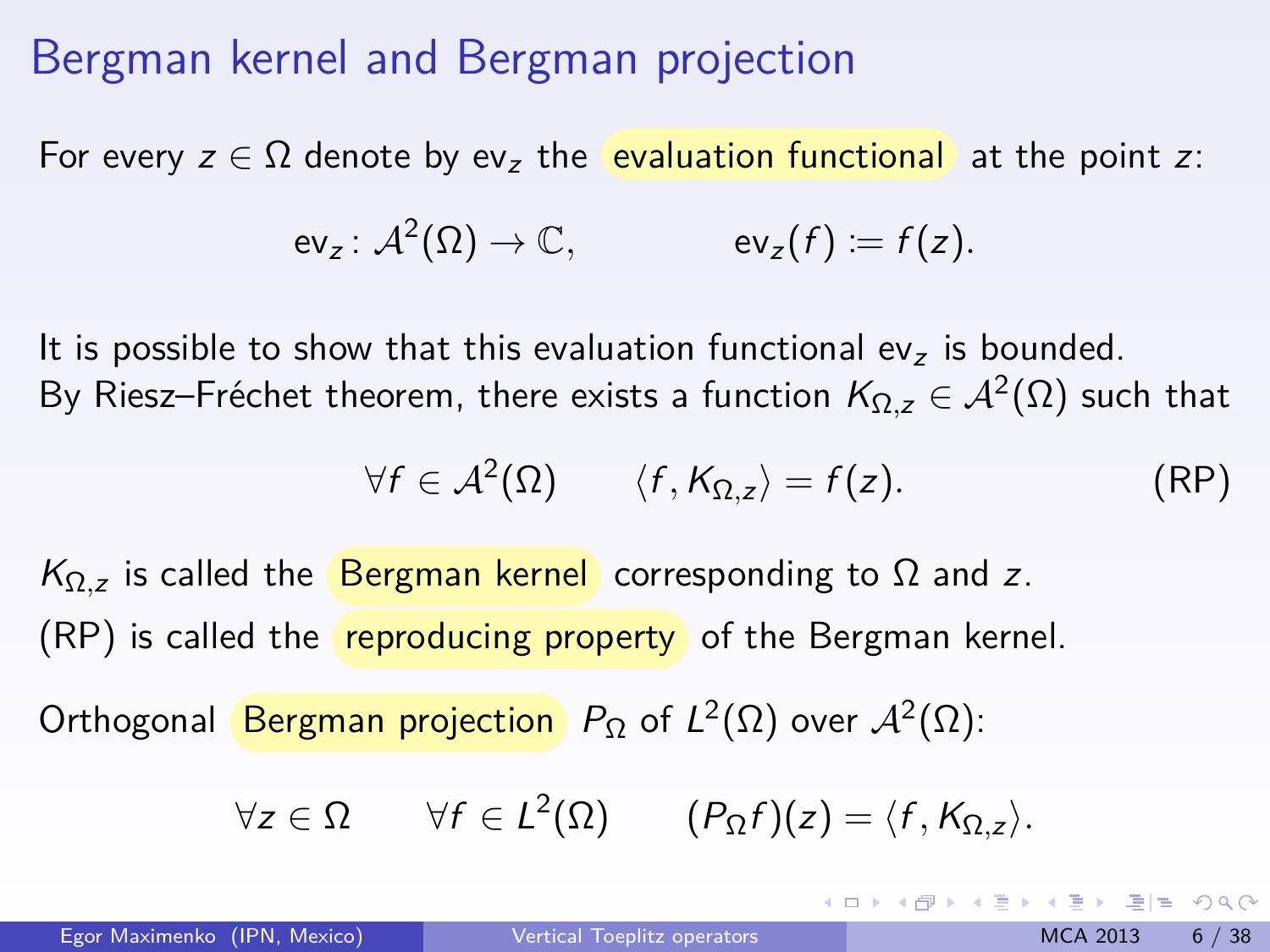## Bergman kernel corresponding to the upper half-plane

$$
\mathcal{K}_{\Pi, z}(w) = \frac{1}{\pi (w - \overline{z})^2}.
$$



# The picture sho[w](#page-8-0)s  $|K_{\Pi,2}$   $(iw)|$  $(iw)|$  $(iw)|$  $(iw)|$  for  $-3 \leq \text{Re}(w) \leq 3, 0 \leq \text{Im}(w) \leq 3.$  $-3 \leq \text{Re}(w) \leq 3, 0 \leq \text{Im}(w) \leq 3.$  $-3 \leq \text{Re}(w) \leq 3, 0 \leq \text{Im}(w) \leq 3.$  $-3 \leq \text{Re}(w) \leq 3, 0 \leq \text{Im}(w) \leq 3.$  $-3 \leq \text{Re}(w) \leq 3, 0 \leq \text{Im}(w) \leq 3.$  $-3 \leq \text{Re}(w) \leq 3, 0 \leq \text{Im}(w) \leq 3.$  $-3 \leq \text{Re}(w) \leq 3, 0 \leq \text{Im}(w) \leq 3.$  $-3 \leq \text{Re}(w) \leq 3, 0 \leq \text{Im}(w) \leq 3.$  $-3 \leq \text{Re}(w) \leq 3, 0 \leq \text{Im}(w) \leq 3.$

Egor Maximenko (IPN, Mexico) and [Vertical Toeplitz operators](#page-0-0) MCA 2013 7 / 38

<span id="page-6-0"></span> $ORO$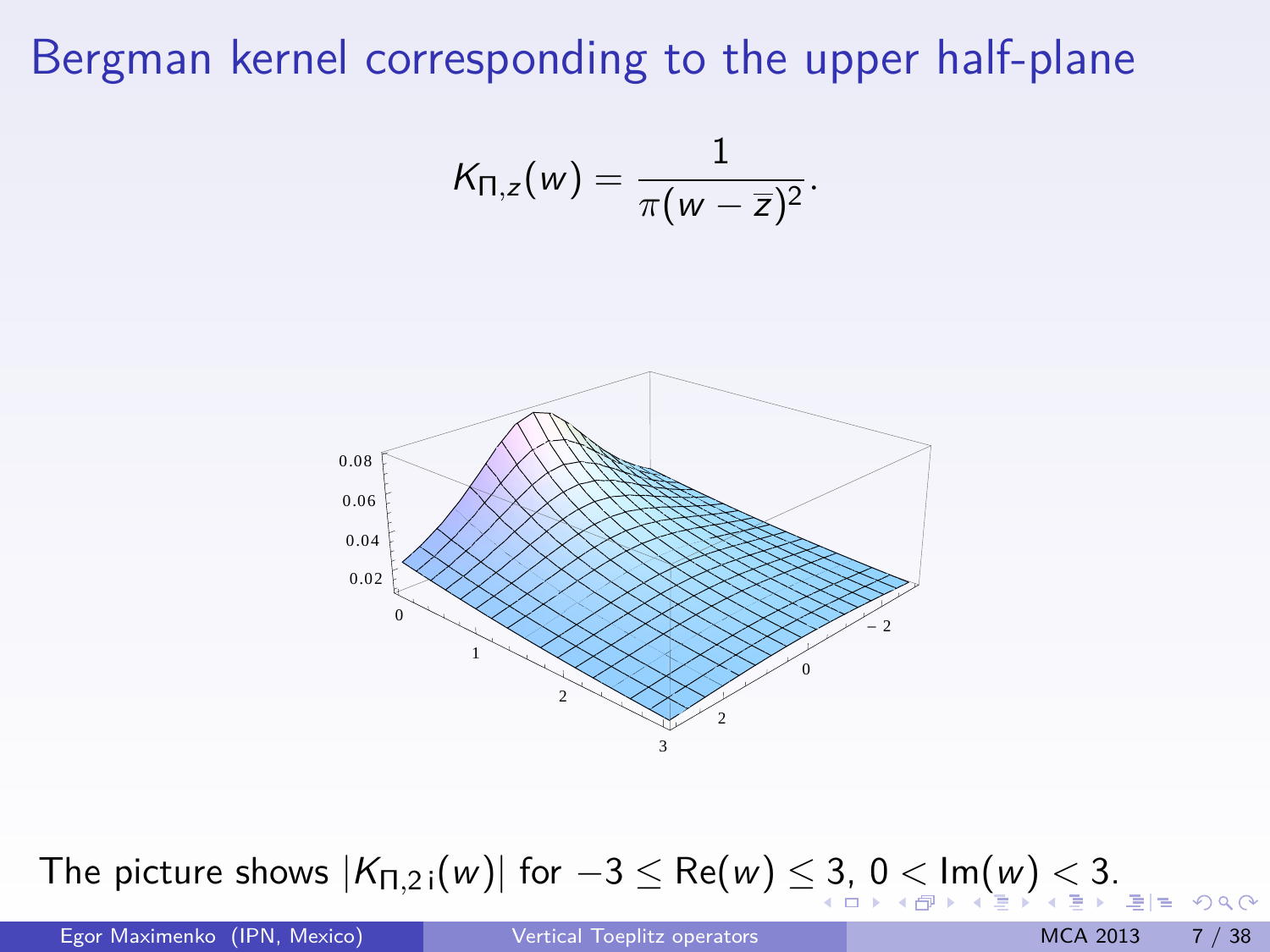## Toeplitz operators generated by bounded functions

If  $g\in L^\infty(\Omega)$ , denote by  $M_g$  the multiplication by  $g$  in  $L^2(\Omega)$ :

$$
M_g\colon L^2(\Omega)\to L^2(\Omega),\qquad M_g(f)\coloneqq fg.
$$

The **Toeplitz operator** with generating symbol  $g$ can be defined as the compression of  $M_{\bf g}$  to the subspace  $\mathcal{A}^2(\Omega)$ :

$$
T_g f := P_{\Omega}(fg).
$$

 $T_g$  can be written in the following integral form using the Bergman kernel:

$$
(\mathcal{T}_{g}f)(z)=\langle f g, K_{\Omega,z}\rangle=\int_{\Omega}f(w)g(w)\overline{K_{\Omega,z}(w)}\,d\mu(w).
$$

General properties of Toeplitz operators on the Bergman space have been studied by Ahern, Axler, Coburn, Čučković, Rao, Zheng, Zhu, etc.

Egor Maximenko (IPN, Mexico) [Vertical Toeplitz operators](#page-0-0) MCA 2013 8 / 38

<span id="page-7-0"></span>K ロ > K 個 > K ヨ > K ヨ > (ヨ = K) 9,00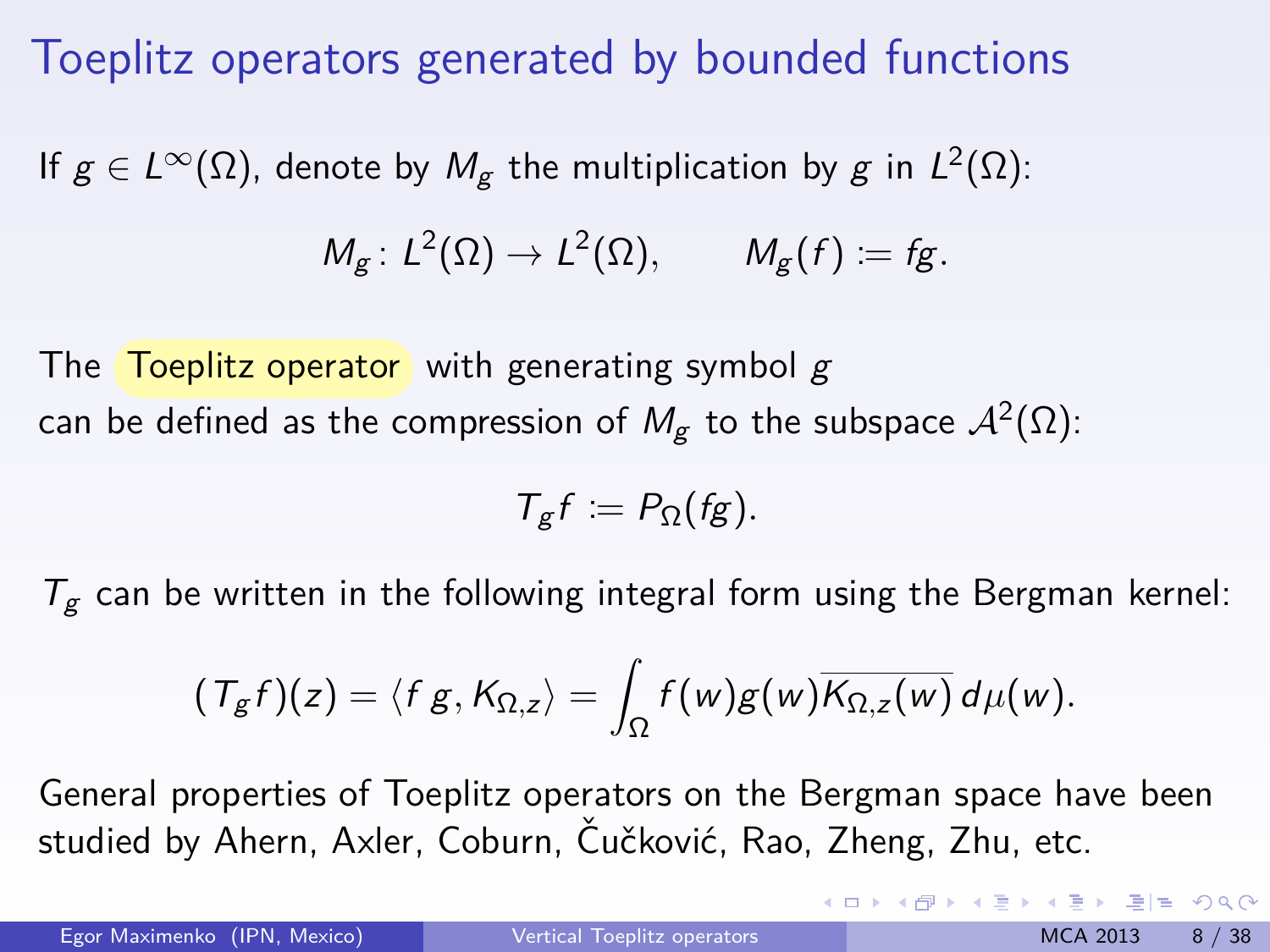## Berezin transform of bounded linear operators

Given a bounded linear operator  $S\colon \mathcal{A}^2(\Omega) \to \mathcal{A}^2(\Omega),$ its Berezin transform  $\mathcal{B}(S)$  is defined by

$$
\mathcal{B}(S)(w)\coloneqq\frac{\langle SK_{\Omega,w},K_{\Omega,w}\rangle}{\langle K_{\Omega,w},K_{\Omega,w}\rangle}.
$$

Note that  $\mathcal{B}(\mathcal{S})$  is a  $\mathbb{R}^2$ -analytic function  $\Omega\to\mathbb{C}.$ 

Stroethoff (1997) proved that the correspondence  $S \mapsto \mathcal{B}(S)$  is injective.

The Berezin transform of a function  $g \in L^{\infty}(\Omega)$  is defined by

$$
\mathcal{B}(g)(w)\coloneqq\frac{\langle T_gK_{\Omega,w},K_{\Omega,w}\rangle}{\langle K_{\Omega,w},K_{\Omega,w}\rangle}=\frac{\langle g\,K_{\Omega,w},K_{\Omega,w}\rangle}{\langle K_{\Omega,w},K_{\Omega,w}\rangle}.
$$

<span id="page-8-0"></span>KOD KARD KED KED EN AGA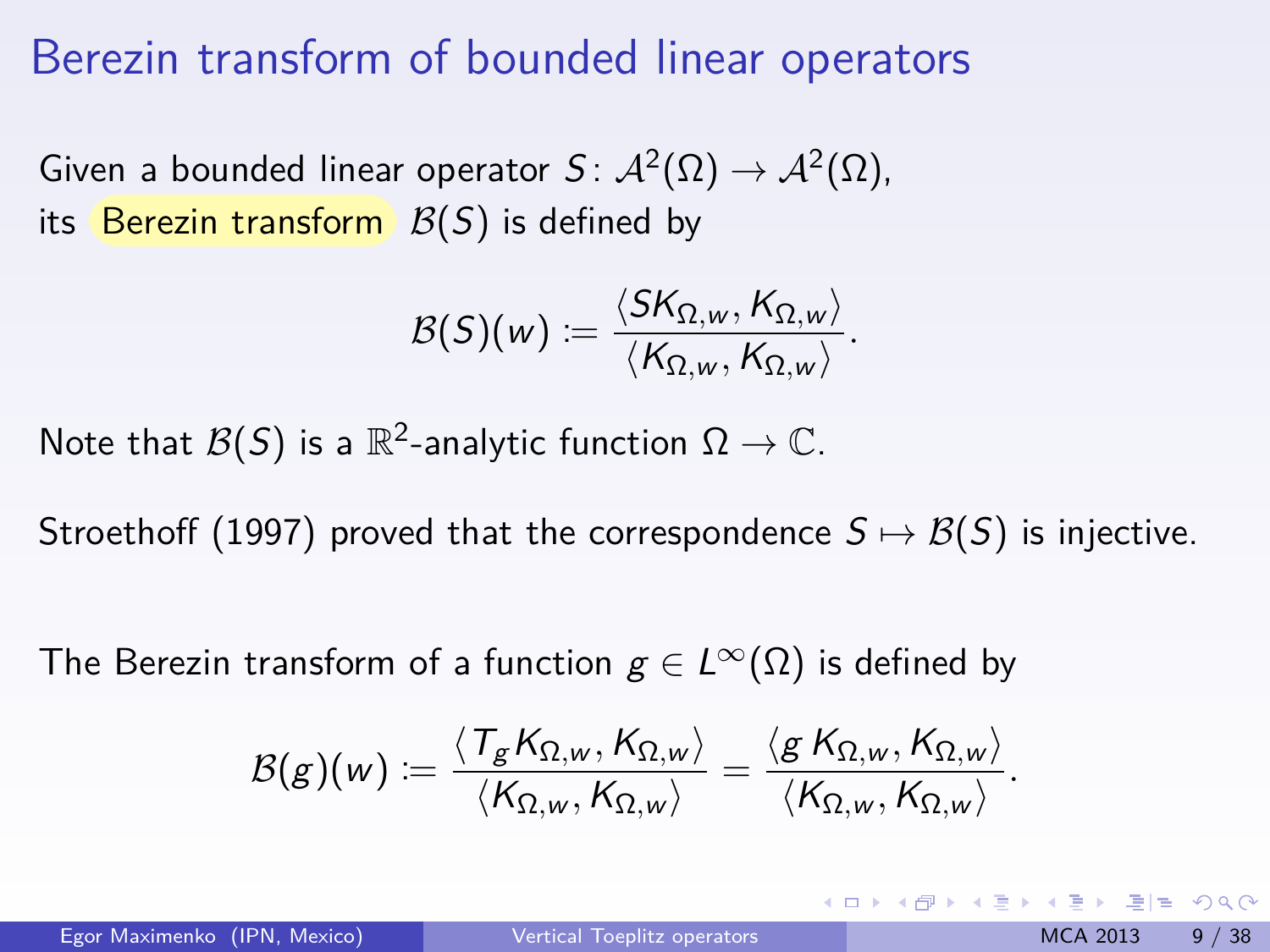## **Outline**



<span id="page-9-0"></span>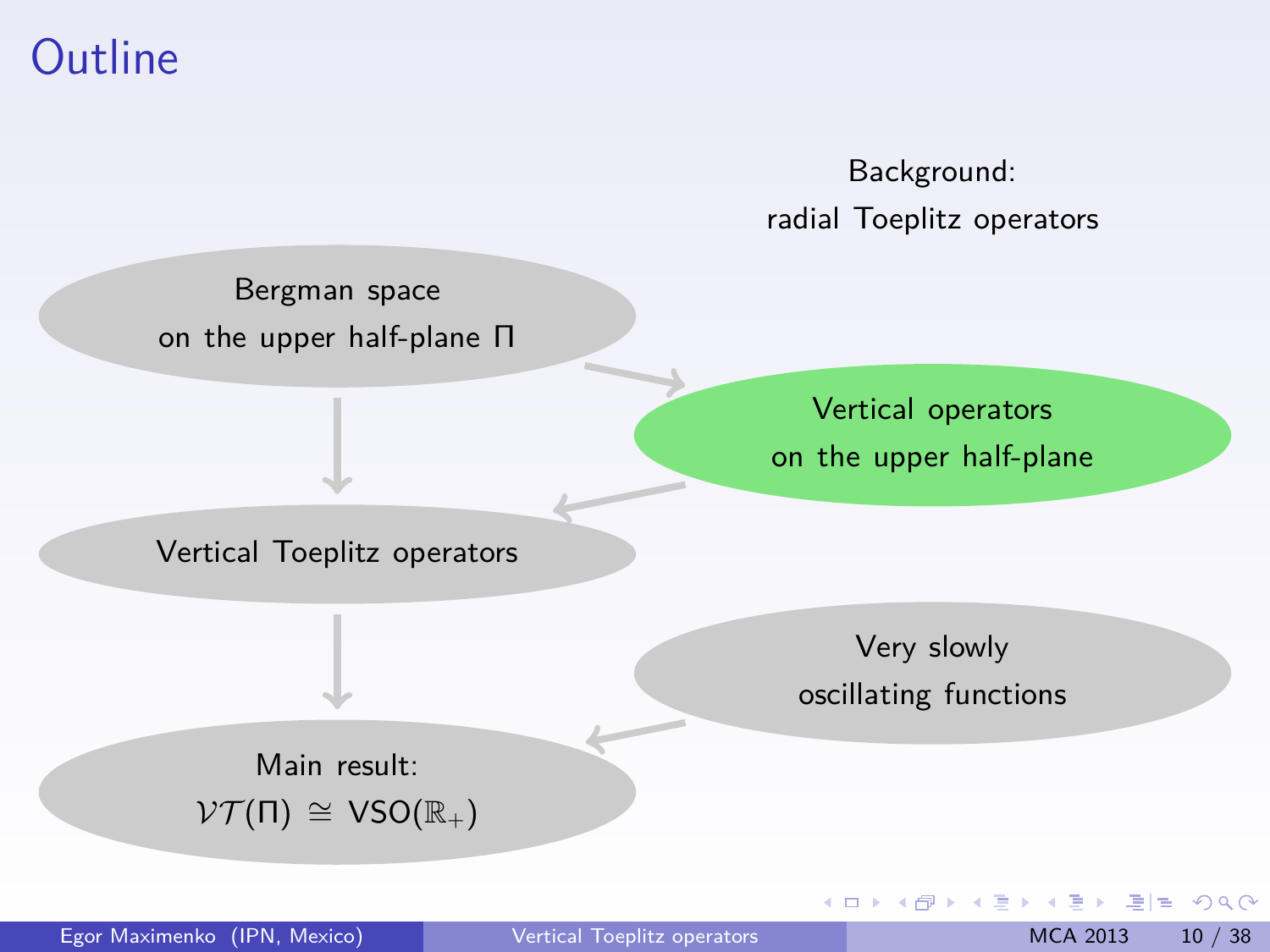# Background: rotations in  $\mathcal{A}^2(\mathbb{D})$

Given  $\theta \in \mathbb{R}$ , denote by Rot<sub> $\theta$ </sub> the **rotation operator**:

$$
\mathsf{Rot}_{\theta} \colon \mathcal{A}^2(\mathbb{D}) \to \mathcal{A}^2(\mathbb{D}), \qquad \mathsf{Rot}_{\theta}(f)(z) \coloneqq f(e^{-i\theta} z).
$$



K ロ > K 個 > K ヨ > K ヨ > (ヨ = K) 9,00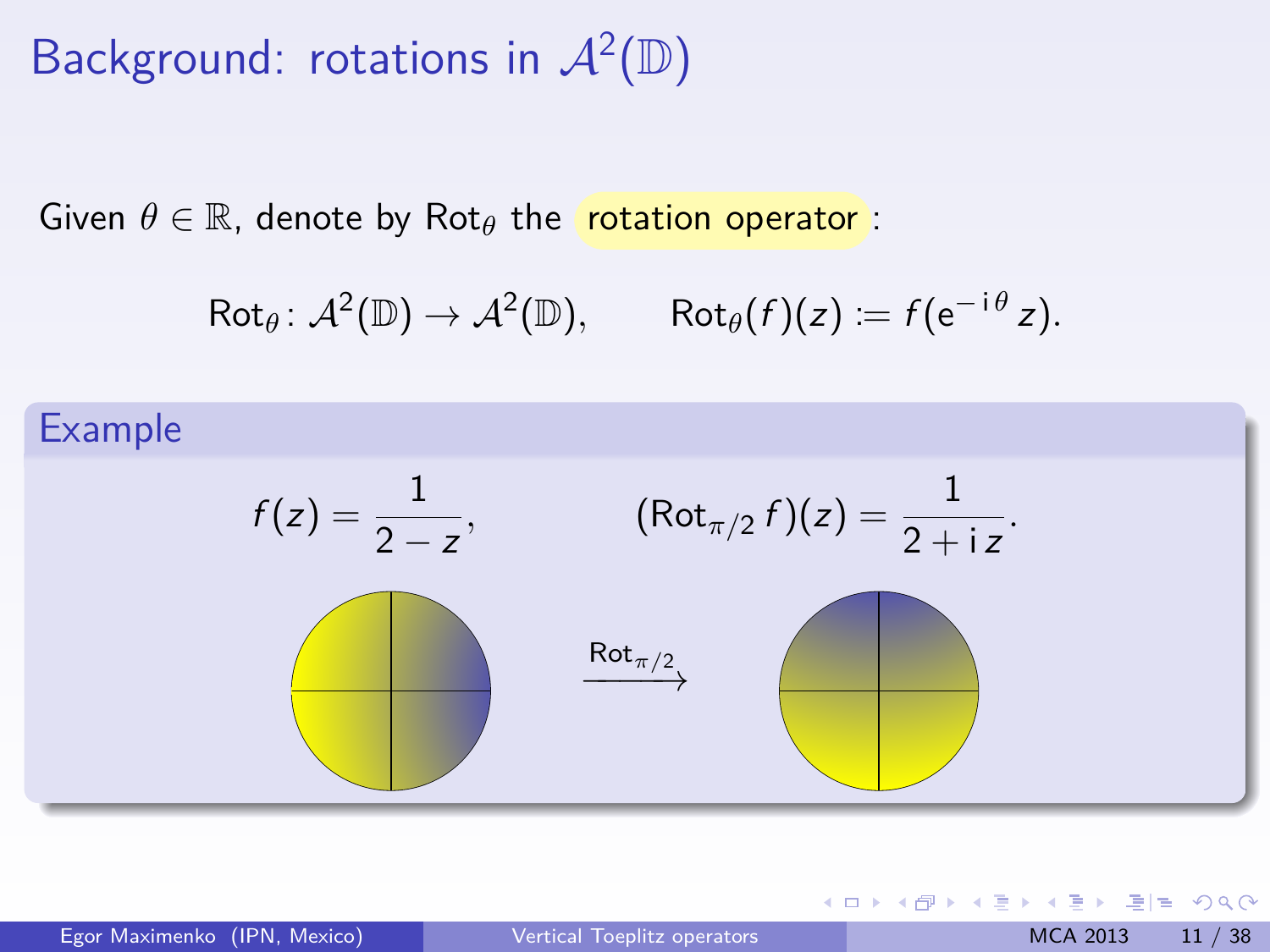## Background: radial operators on the unit disk

A bounded linear operator  $S\colon \mathcal{A}^2(\mathbb{D}) \to \mathcal{A}^2(\mathbb{D})$  is called r<mark>adial</mark> if it commutes with the rotation operators:

 $\forall \theta \in \mathbb{R}$  Rot<sub> $\theta$ </sub> S = S Rot<sub> $\theta$ </sub>.

Criterion of radial operators (Zorboska, 2003)

Given a bounded linear operator  $S \colon \mathcal{A}^2(\mathbb{D}) \to \mathcal{A}^2(\mathbb{D})$ , the following conditions are equivalent:

- (a) S is radial.
- (b) S is diagonal with respect to the canonical basis in  $\mathcal{A}^2(\mathbb{D})$ :

$$
\exists \lambda = (\lambda_j)_{j=0}^\infty \in \ell^\infty(\mathbb{N}_0) \qquad \forall j \in \mathbb{N}_0 \qquad Se_j = \lambda_j e_j.
$$

 $(c)$  The Berezin transform of S is a radial function:

<span id="page-11-0"></span> $\forall z \in \mathbb{D}$   $\mathcal{B}(S)(z) = \mathcal{B}(S)(|z|).$ 

Egor Maximenko (IPN, Mexico) [Vertical Toeplitz operators](#page-0-0) MCA 2013 12 / 38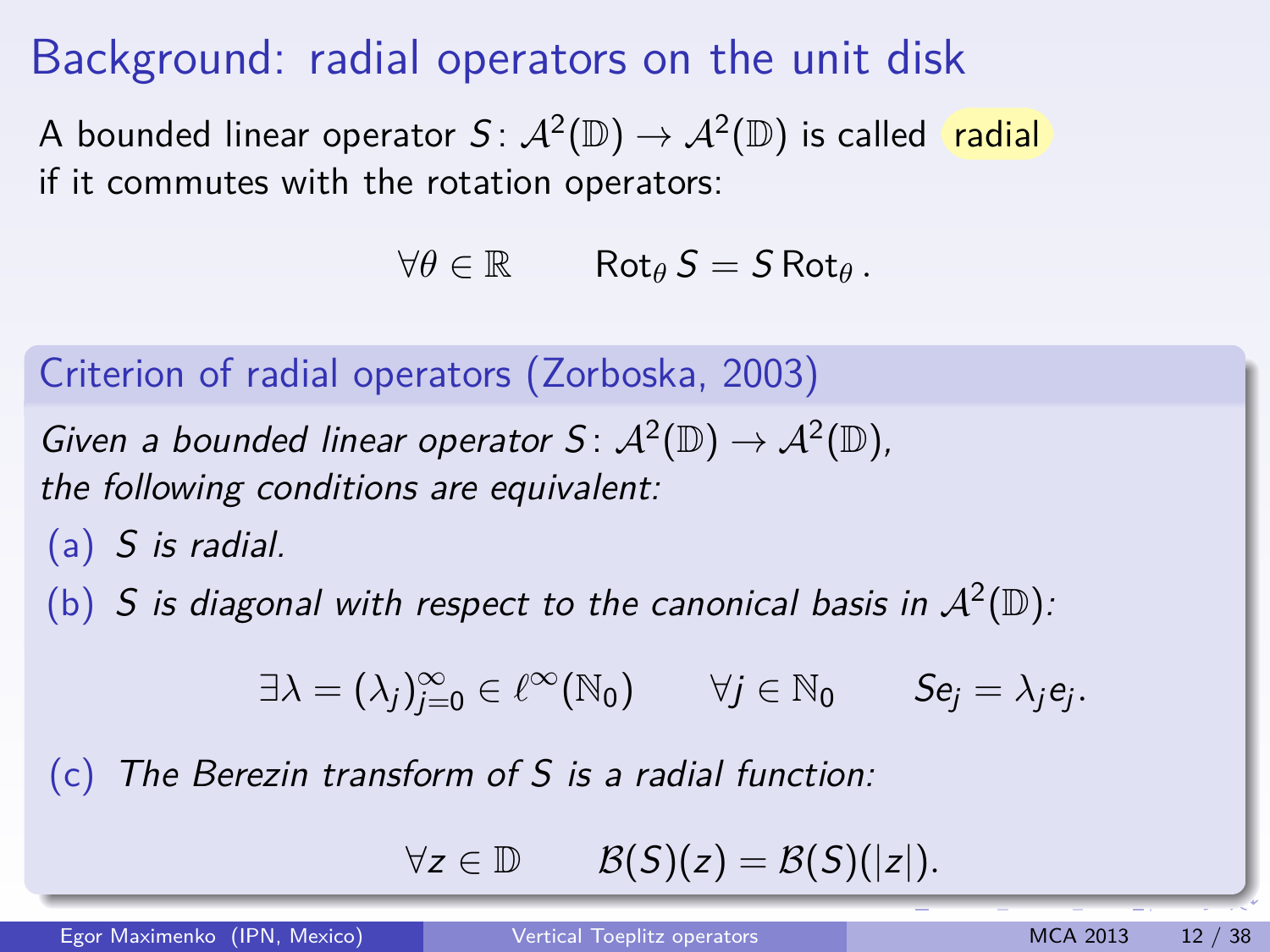## Horizontal translations of the upper half-plane

Given  $h \in \mathbb{R}$ , denote by  $\tau_h$  the **horizontal translation operator**:

 $\tau_h: \mathcal{A}^2(\Pi) \to \mathcal{A}^2(\Pi), \qquad \qquad (\tau_h f)(w) \coloneqq f(w-h).$ 



The operator  $\tau_h$  is unitary, with  $\tau_h^* = \tau_h^{-1} = \tau_{-h}$ [.](#page-11-0)

Egor Maximenko (IPN, Mexico) [Vertical Toeplitz operators](#page-0-0) MCA 2013 13 / 38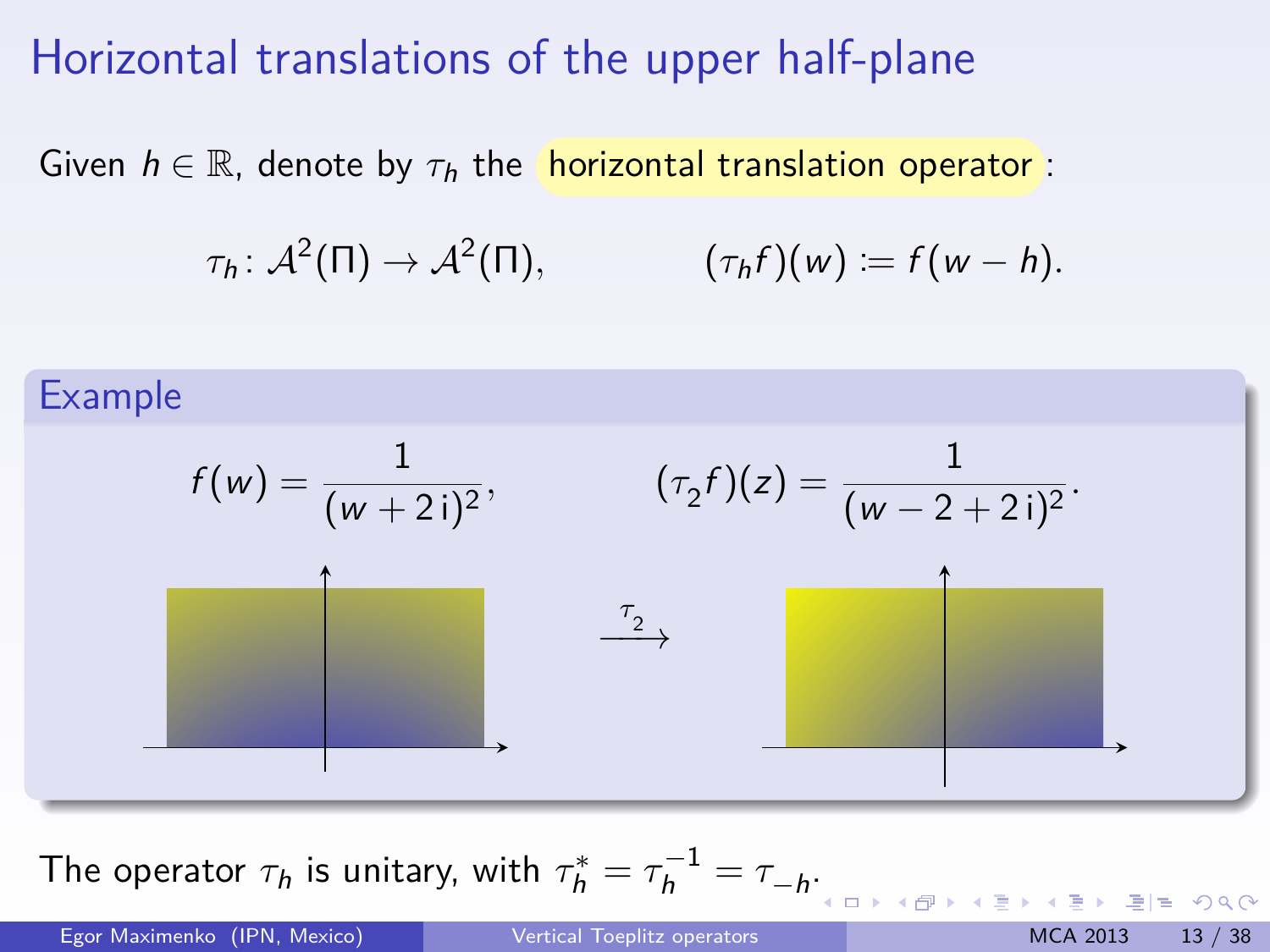# Vertical operators in  $\mathcal{A}^2(\Pi)$

We say that a bounded linear operator  $\mathcal{S} \colon \mathcal{A}^2(\Pi) \to \mathcal{A}^2(\Pi)$ is invariant under horizontal translations or vertical if

$$
\forall h\in\mathbb{R}\qquad \tau_h S=S\tau_h.
$$

K □ ▶ K 何 ▶ K 로 ▶ K 로 ▶ 그리는 K) Q (^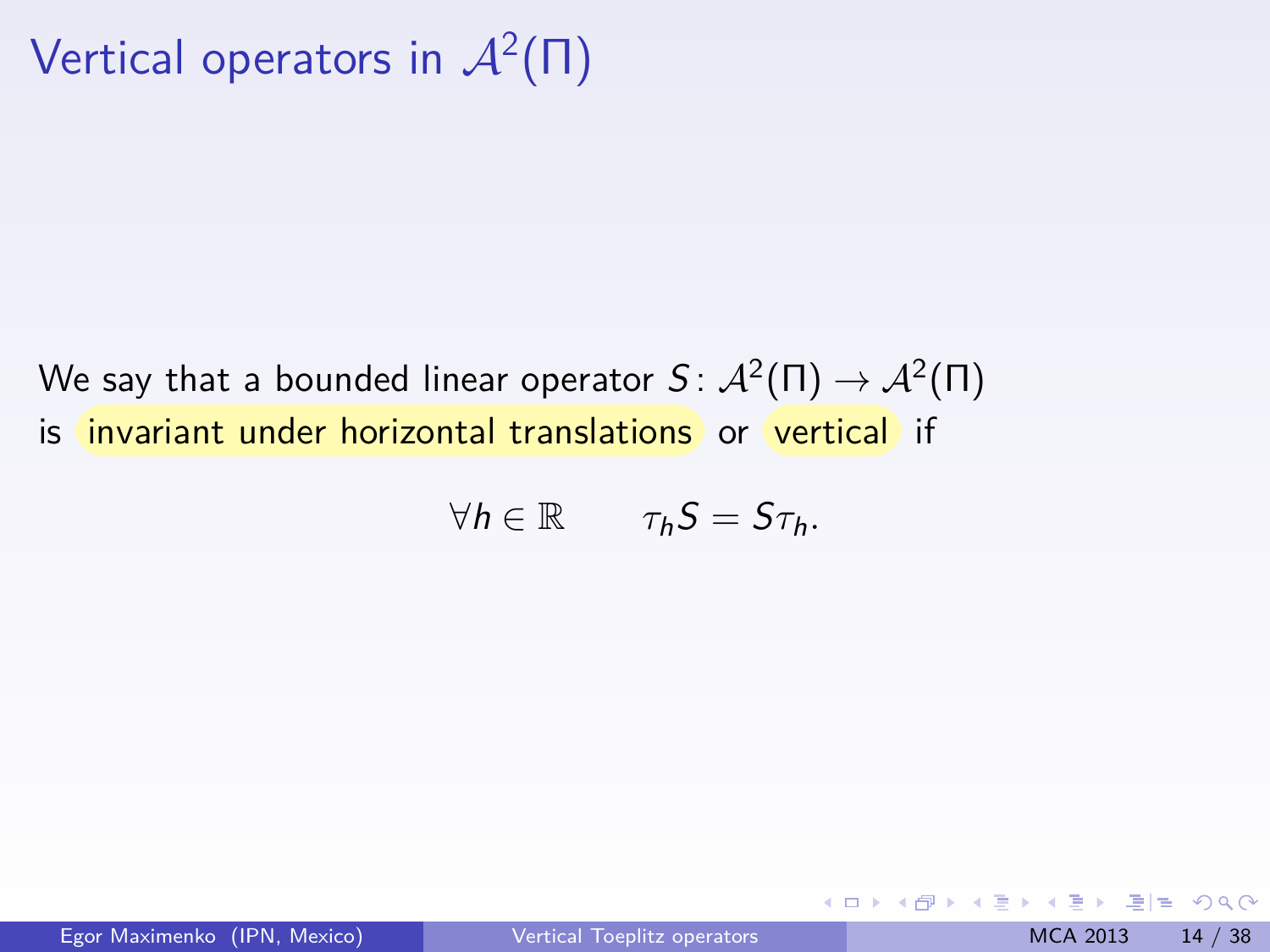Isomorphism  $R: \mathcal{A}^2(\Pi) \to L^2(\mathbb{R}_+)$ 

Vasilevski (1999) constructed an isometric isomorphism

$$
R: \mathcal{A}^2(\Pi) \to L^2(\mathbb{R}_+),
$$
  

$$
(R\varphi)(x) := \frac{\sqrt{x}}{\sqrt{\pi}} \int_{\Pi} \varphi(w) e^{-i \overline{w}x} d\mu(w).
$$

The operator  $R$  is unitary, and its inverse  $R^*\colon L^2(\mathbb{R}_+)\to \mathcal{A}^2(\Pi)$  is given by

$$
(R^*f)(z)=\frac{1}{\sqrt{\pi}}\int_{\mathbb{R}_+}\sqrt{\xi}\,f(\xi)\,\mathrm{e}^{\mathrm{i}\,z\xi}\,d\xi.
$$

The operators  $R$  and  $R^*$  serve us to diagonalize the vertical operators.

KED KARD KED KED ER YOUR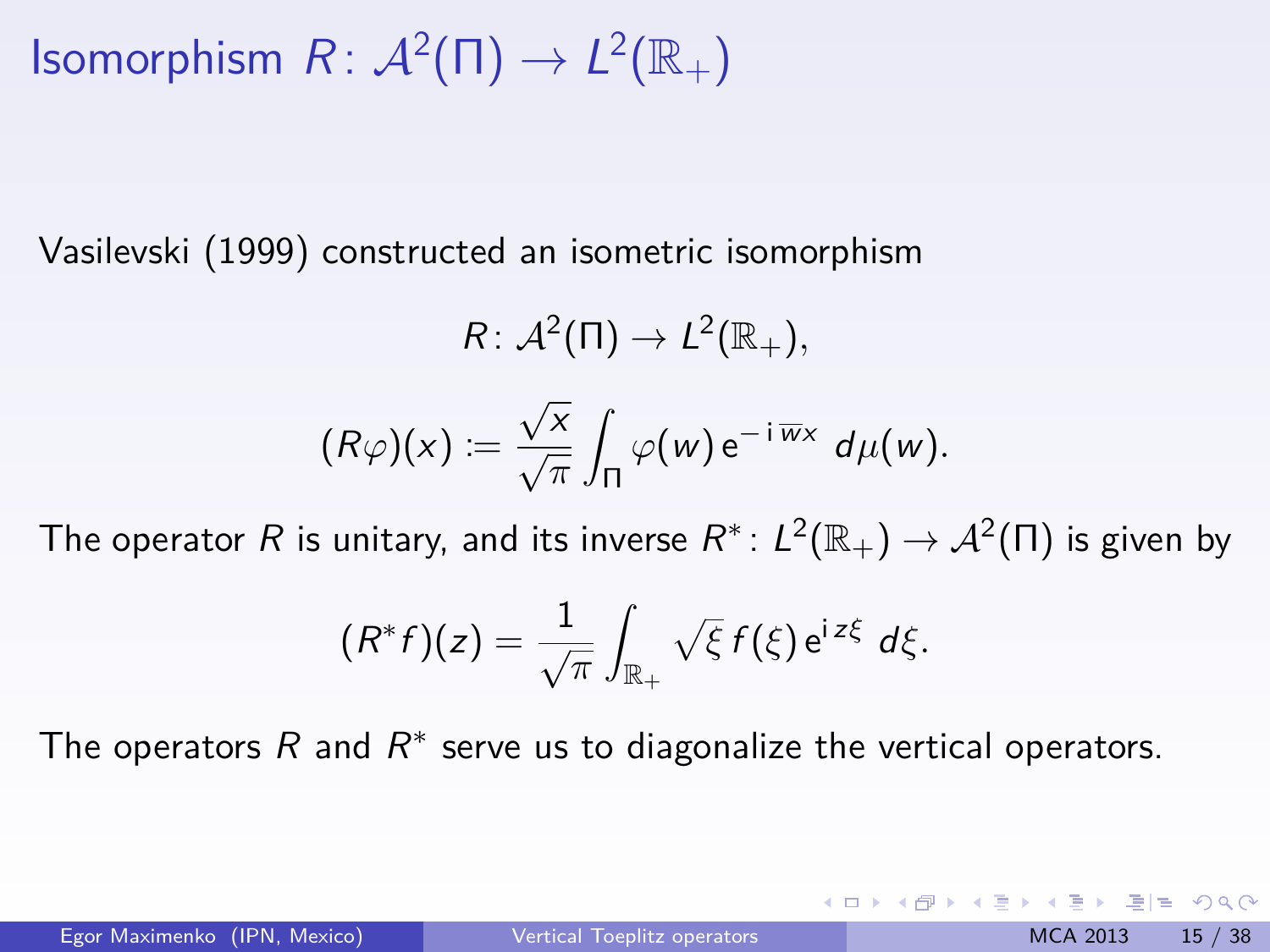# Criterion of vertical operators

#### Theorem

Let S:  $\mathcal{A}^2(\Pi) \to \mathcal{A}^2(\Pi)$  be a bounded linear operator. Then the following conditions are equivalent:

(a) S is vertical.

(b) S is diagonalized by the unitary operator  $R$ :

 $\exists \sigma \in L^{\infty}(\mathbb{R}_{+})$   $RSR^* = M_{\sigma}$ .

 $(c)$  The Berezin transform of S depends on the imaginary part only:

 $\mathcal{B}(S)(u + iv) = \mathcal{B}(S)(iv)$   $\forall u \in \mathbb{R}, v > 0.$ 

K □ ▶ K 何 ▶ K 로 ▶ K 로 ▶ 그리는 K) Q (^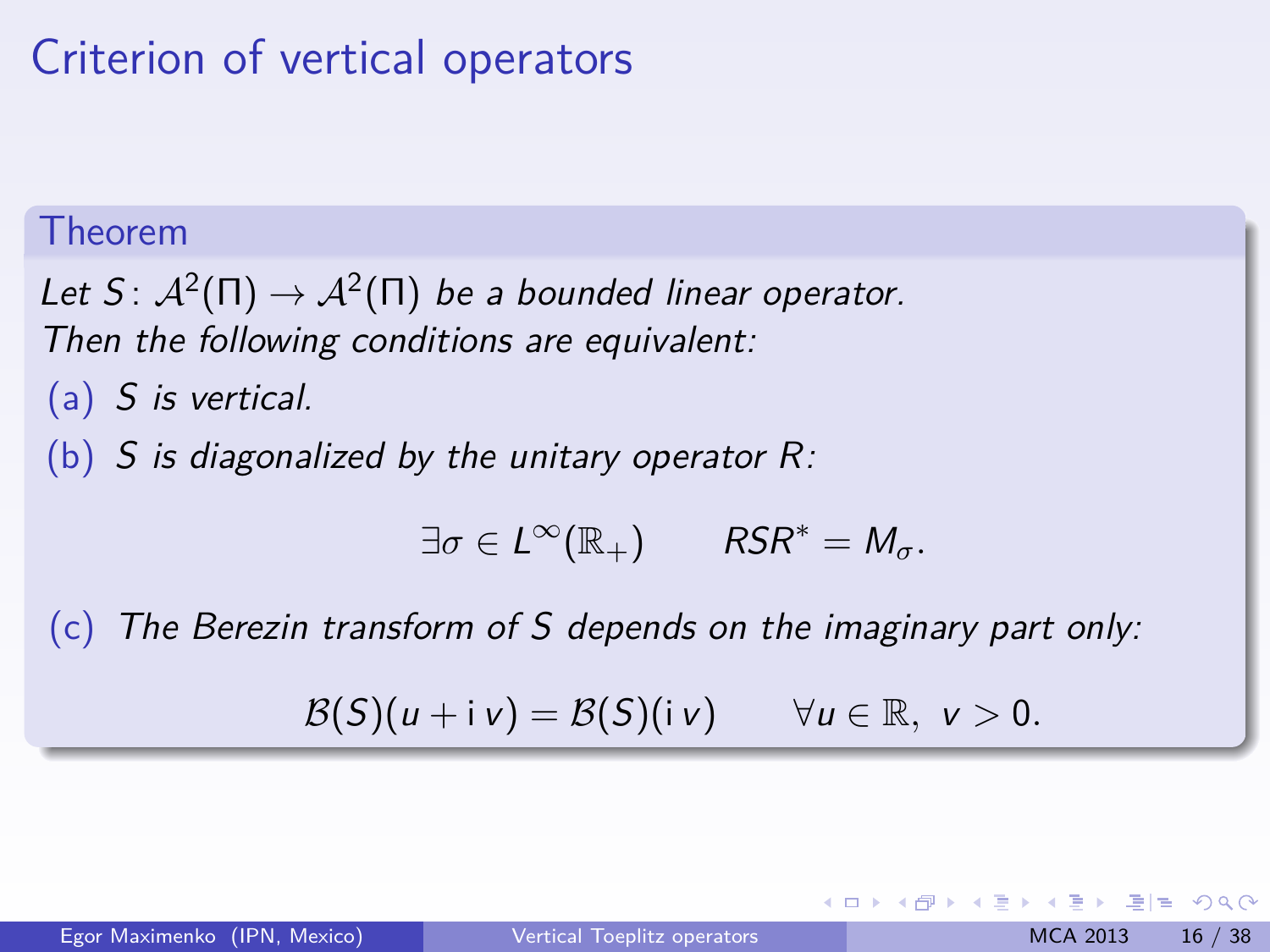## **Outline**



Bergman space on the upper half-plane Π

> Vertical operators on the upper half-plane

Vertical Toeplitz operators

Very slowly oscillating functions

4 0 8

Main result:  $\mathcal{V}\mathcal{T}(\Pi) \cong \mathsf{VSO}(\mathbb{R}_+)$ 

 $F = \Omega$ 

医电影 医重新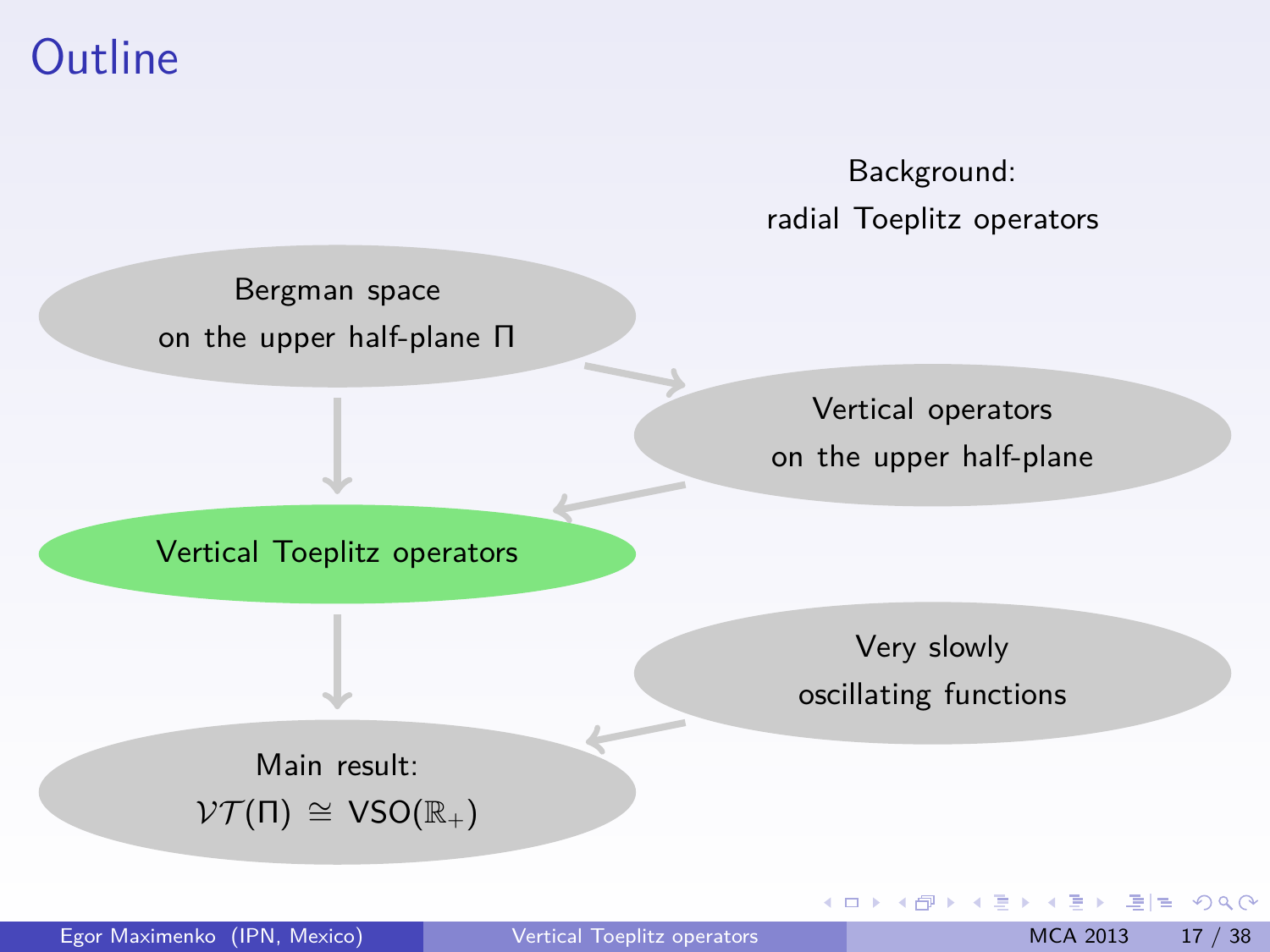## Background: radial Toeplitz operators

Theorem (Korenblum and Zhu, 1995) Let  $a \in L^{\infty}([0,1))$  and g be the radial extension of a:

 $\forall z \in \mathbb{D}$   $g(z) := a(|z|)$ .

Then  $T_g$  is diagonal with respect to the canonical basis  $(e_j)_{j=0}^{\infty}$  in  $\mathcal{A}^2(\mathbb{D})$ :

$$
T_g e_j = \lambda_a(j) e_j
$$
, where  $\lambda_a(j) = (j+1) \int_0^1 a(\sqrt{r}) r^j dr$ .

Theorem (Zorboska, 2003) Let  $g \in L^{\infty}(\mathbb{D})$ . Then  $\overline{T_g}$  is radial  $\iff$  g is radial.

Egor Maximenko (IPN, Mexico) [Vertical Toeplitz operators](#page-0-0) MCA 2013 18 / 38

K ロ > K 個 > K ヨ > K ヨ > (ヨ = K) 9,00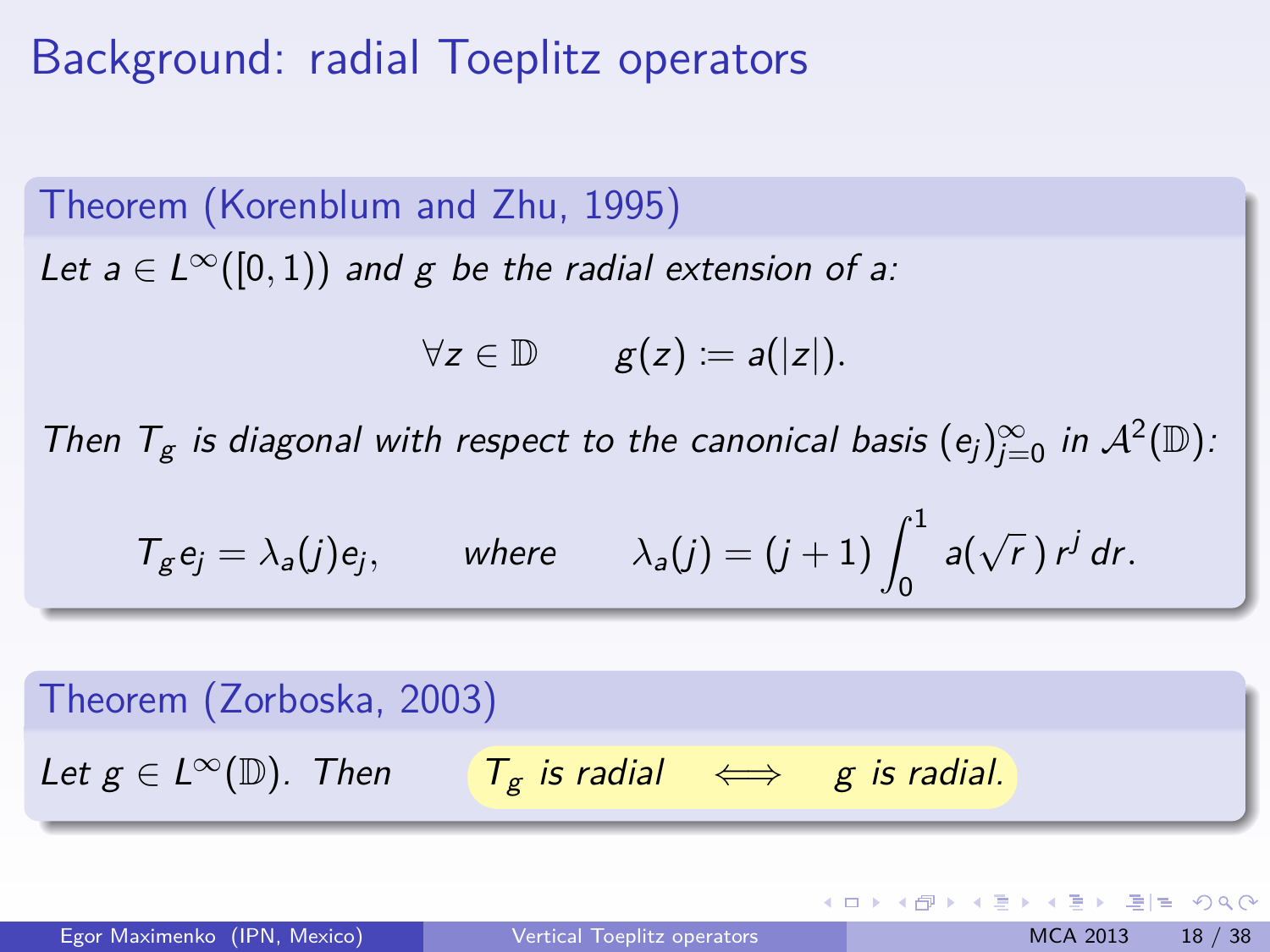## Criterion of vertical Toeplitz operators

Let  $g \in L^{\infty}(\Pi)$ . We say that g is vertical if there exists a function  $a \in L^{\infty}(\mathbb{R}_{+})$  such that

$$
g(w) = a(\text{Im}(w)) \quad \text{a.e.} \quad w \in \Pi.
$$

# Theorem Let  $g \in L^{\infty}(\Pi)$ . Then  $\tau_g$  is vertical  $\iff$  g is vertical.

The implication  $\iff$  was proved by Vasilevski in 2003.

Egor Maximenko (IPN, Mexico) [Vertical Toeplitz operators](#page-0-0) MCA 2013 19 / 38

KOD KARD KED KED EIE VAA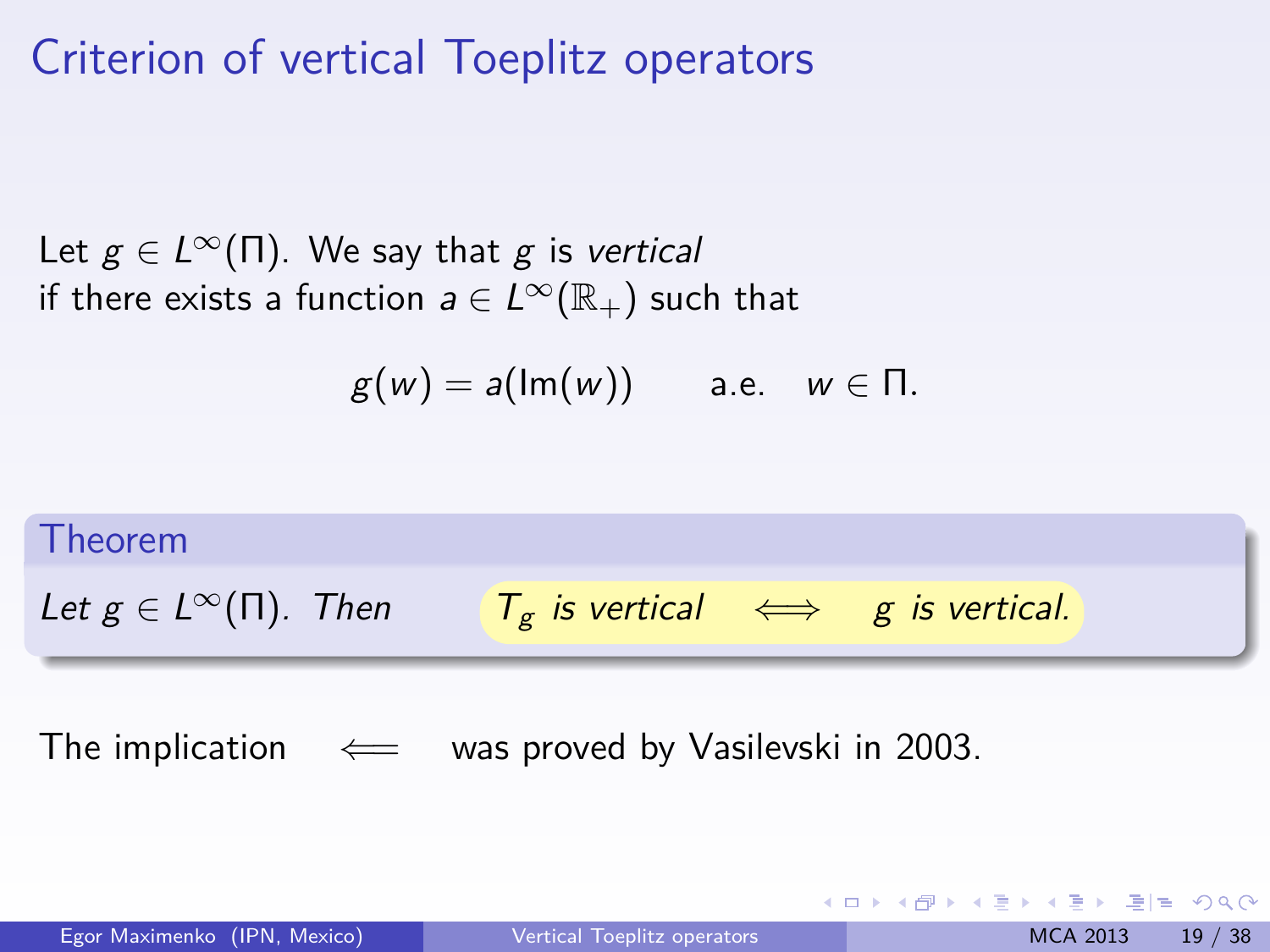## Diagonalization of vertical Toeplitz operators

Recall the unitary operator

$$
R: \mathcal{A}^2(\Pi) \to L^2(\mathbb{R}_+),
$$
  

$$
(R\varphi)(x) := \frac{\sqrt{x}}{\sqrt{\pi}} \int_{\Pi} \varphi(w) e^{-i \overline{w}x} d\mu(w).
$$

#### Theorem (Vasilevski, 2003)

Let  $a \in L^{\infty}(\mathbb{R}_{+})$ . Denote by  $\tilde{a}$  the vertical extension of a:

$$
\forall w \in \Pi \qquad \tilde{a}(w) \coloneqq a(\text{Im}(w)).
$$

Then  $RT_{\tilde{a}}R^* = M_{\gamma_a}$ , where

$$
\gamma_a(x)=x\int_{\mathbb{R}_+}a(v/2)\,\mathrm{e}^{-xv}\;dv.
$$

Egor Maximenko (IPN, Mexico) and [Vertical Toeplitz operators](#page-0-0) MCA 2013 20 / 38

**COL**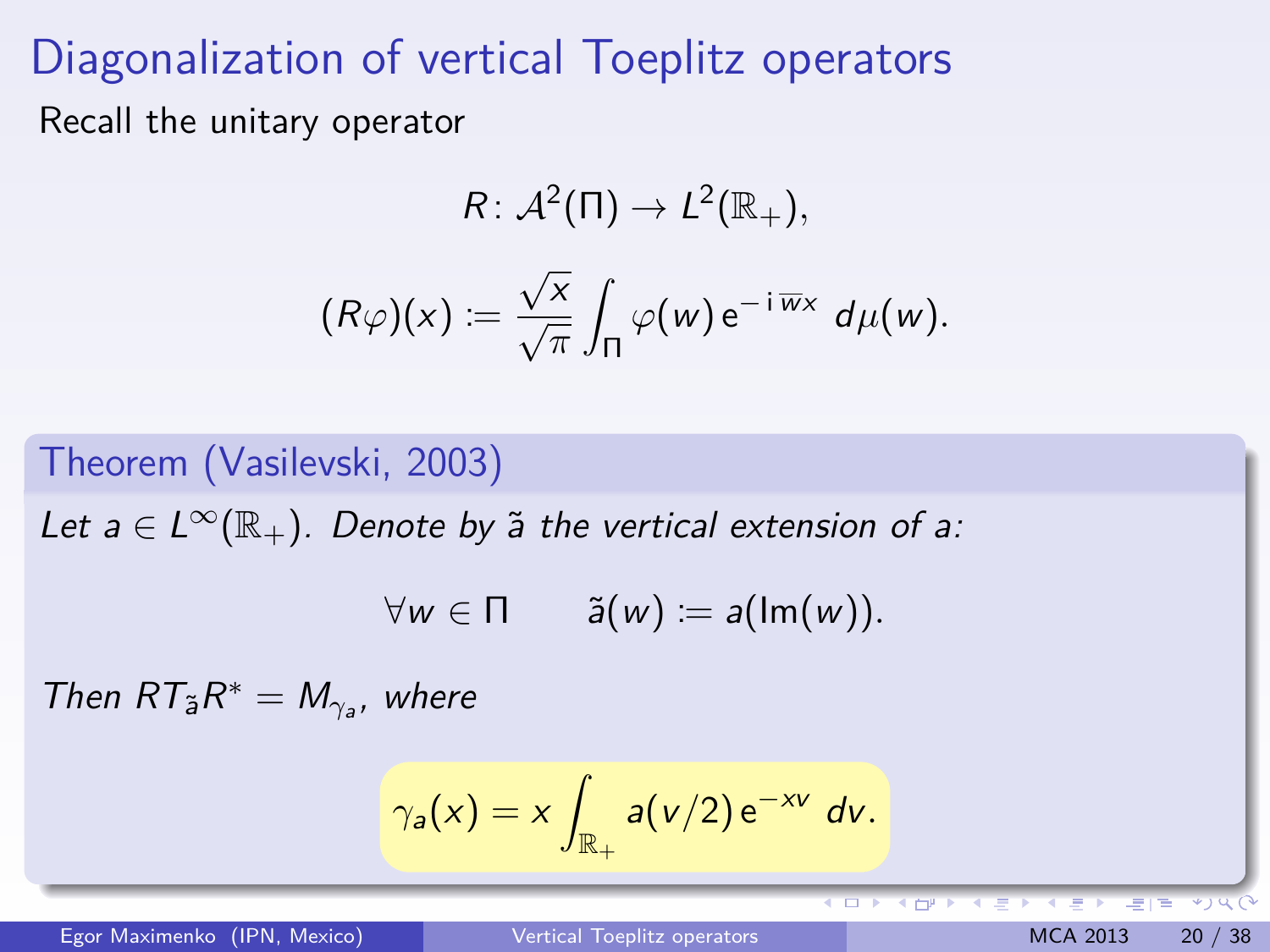Passing from operators to their "spectral functions"

$$
T_{\tilde{a}} \qquad \qquad \gamma_a
$$
  

$$
\Xi := \{ T_{\tilde{a}} \colon a \in L^{\infty}(\mathbb{R}_{+}) \} \qquad \qquad \Gamma := \{ \gamma_a \colon a \in L^{\infty}(\mathbb{R}_{+}) \}
$$
  

$$
\mathcal{V}\mathcal{T}(\Pi) := C^* \text{-algebra}(\Xi) \qquad \qquad \mathcal{A} := C^* \text{-algebra}(\Gamma)
$$

The  $C^*$ -algebras  $V\mathcal{T}(\Pi)$  and  $\mathcal{A}$  are isometrically isomorphic. In particular,  $V T(\Pi)$  is commutative.

 ${\mathcal A}$  is a  $C^*$ -subalgebra of  $C_b({\mathbb R}_+).$  Problem:  $|$  <mark>describe  ${\mathcal A}$ </mark> .

Egor Maximenko (IPN, Mexico) [Vertical Toeplitz operators](#page-0-0) MCA 2013 21 / 38

K ロ > K 個 > K ヨ > K ヨ > (ヨ = K) 9,00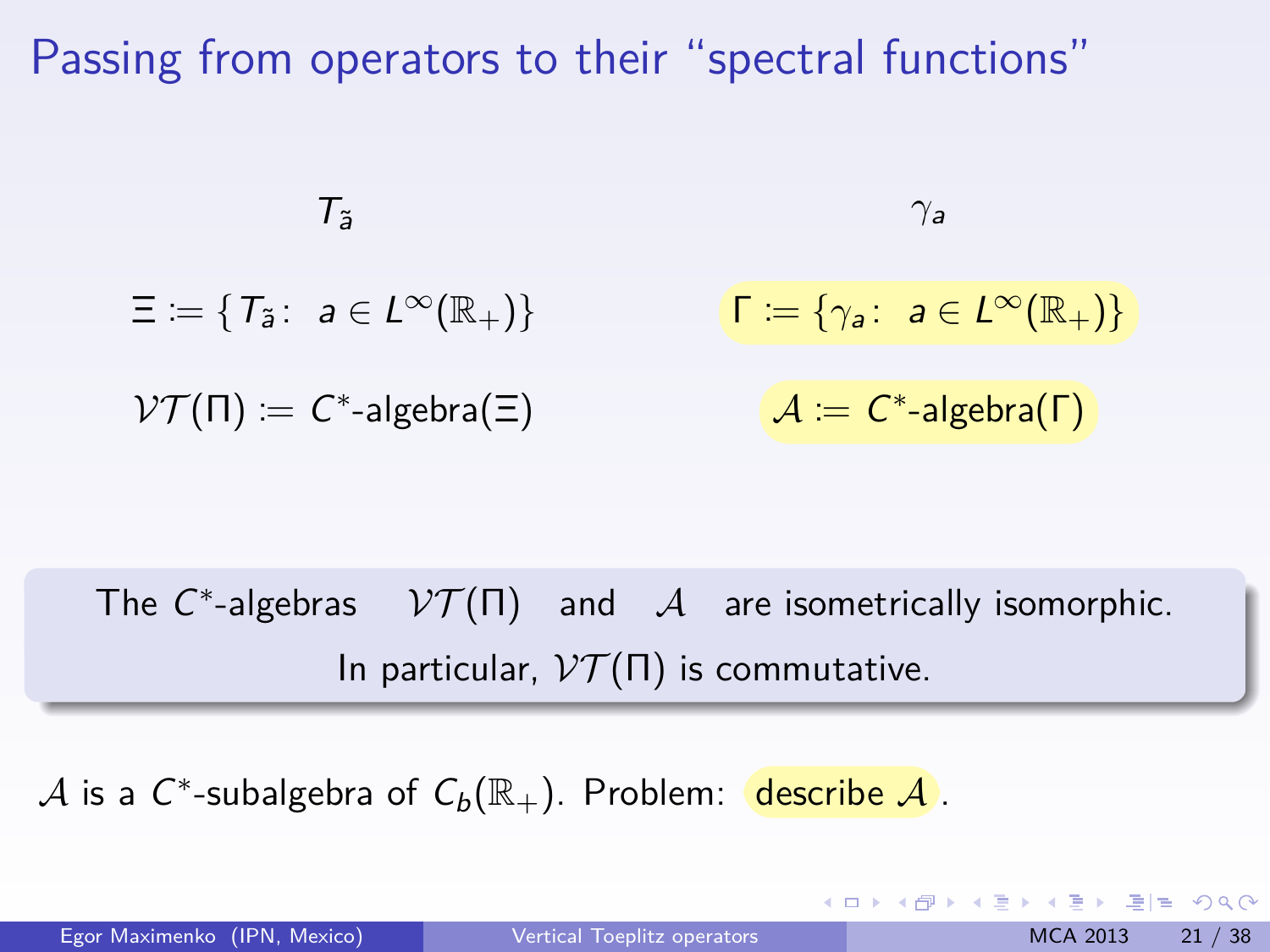## **Outline**

Background: radial Toeplitz operators

Bergman space on the upper half-plane Π

> Vertical operators on the upper half-plane

Vertical Toeplitz operators

Very slowly oscillating functions

4 0 8

Main result:  $\mathcal{V}\mathcal{T}(\Pi) \cong \mathsf{VSO}(\mathbb{R}_+)$ 

Egor Maximenko (IPN, Mexico) and [Vertical Toeplitz operators](#page-0-0) MCA 2013 22 / 38

 $F = \Omega$ 

医电影 医重新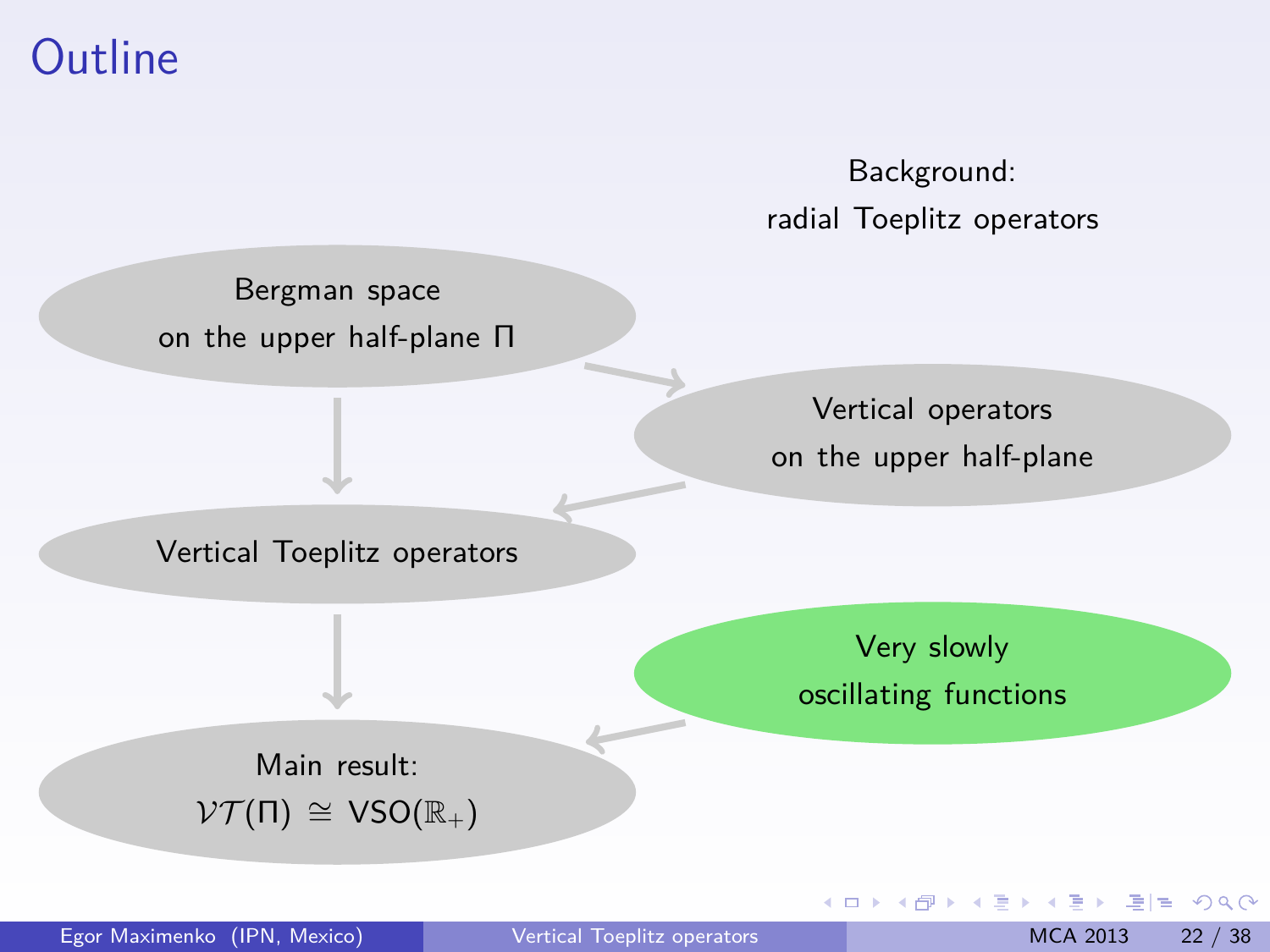## Background: very slowly oscillating sequences

This class of sequences was introduced by Robert Schmidt in 1925:

$$
\mathsf{VSO}(\mathbb{N}_0) \coloneqq \Big\{\lambda \in \ell^\infty(\mathbb{N}_0) \colon \ \lim_{\substack{j+1 \ \lambda_j \to 1}} |\lambda_j - \lambda_k| = 0 \Big\}.
$$

Robert Schmidt called them "slowly oscillating sequences" ("langsam oszillierenden Folgen"), we prefer to say "very slowly".

This class of sequences has many applications in Tauberian theory.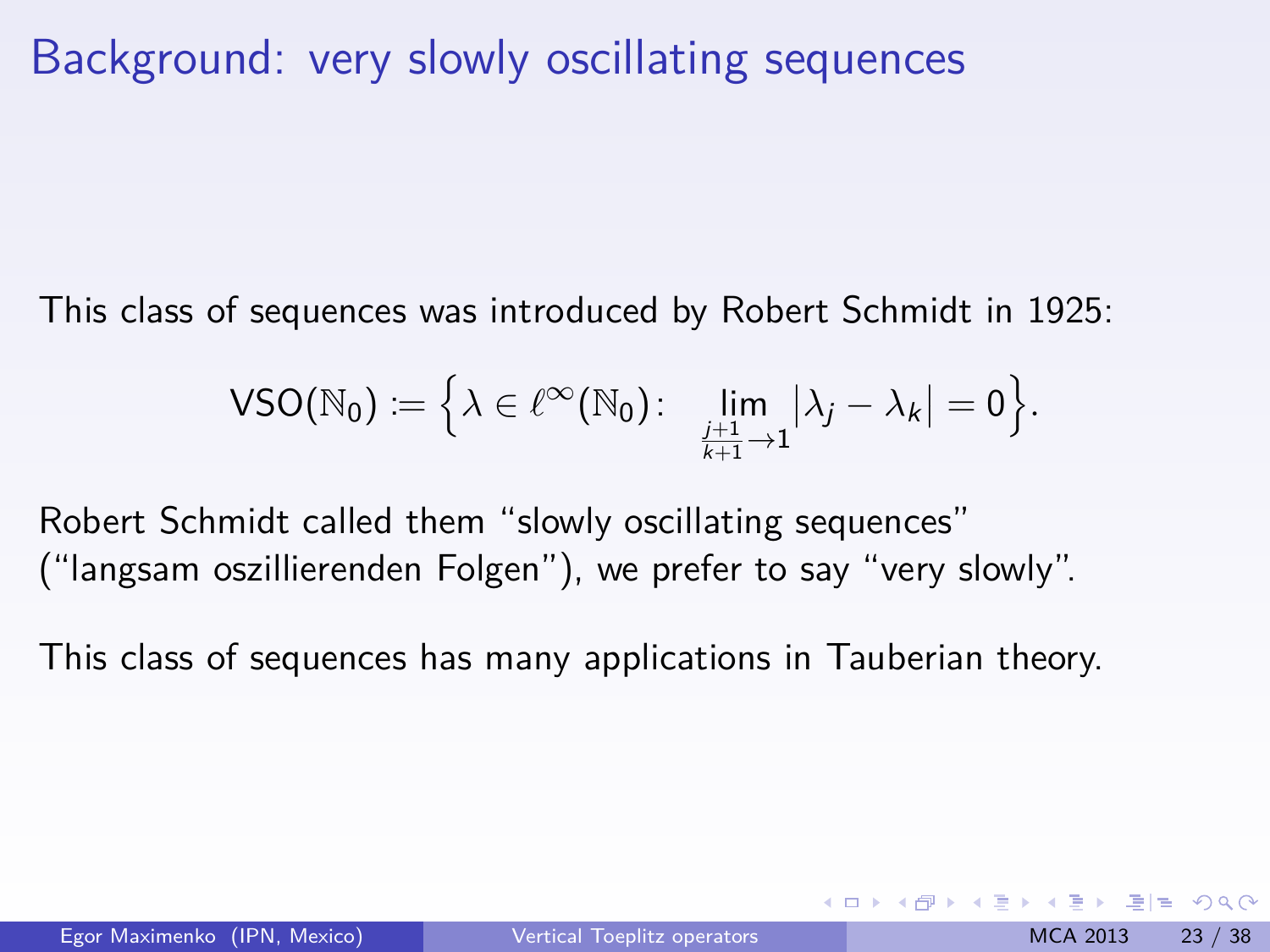Subclasses of  $VSO(N_0)$ 

#### Converging sequences

If 
$$
\lambda = (\lambda_j)_{j=0}^{\infty}
$$
 has a finite limit, then  $\lambda \in \text{VSO}(\mathbb{N}_0)$ .

#### Class  $d_1(\mathbb{N}_0)$

$$
d_1(\mathbb{N}_0) \coloneqq \Big\{\lambda \in \ell^\infty(\mathbb{N}_0) \colon \ \sup_{j \in \mathbb{N}_0} \Bigl( (j+1)|\lambda_{j+1} - \lambda_j| \Bigr) < +\infty \Big\}.
$$

It is easy to see that  $d_1(\mathbb{N}_0) \subset \text{VSO}(\mathbb{N}_0)$ .

K ロ ▶ K 御 ▶ K ヨ ▶ K ヨ ▶ [로] ≥ 19 Q @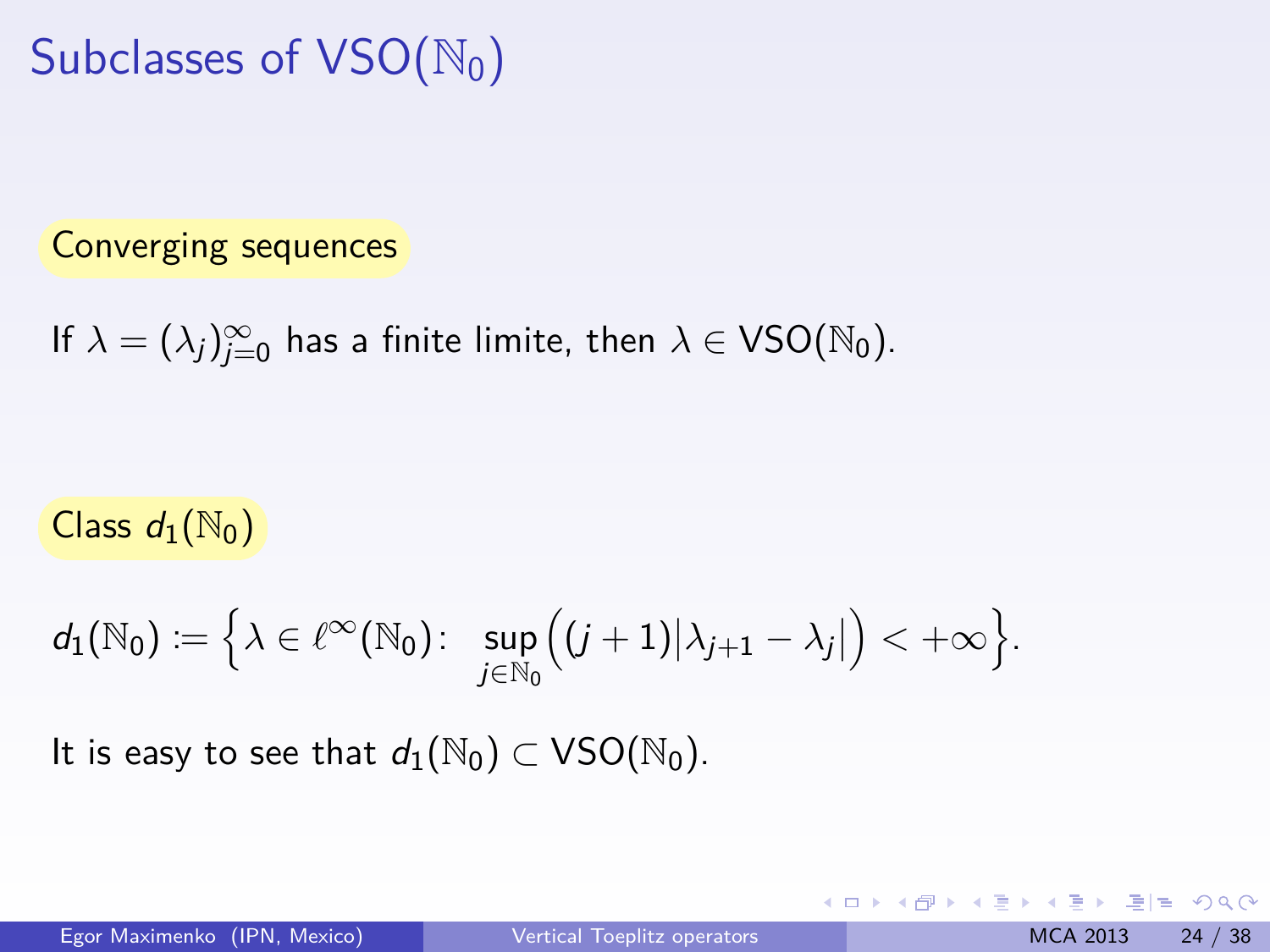An example of a sequence in  $VSO(N_0)$ 

$$
\lambda_n = \cos\Bigl(6\log(n+1)\Bigr).
$$

This sequence is not converging, but belongs to  $VSO(N_0)$ .



€⊡

 $Q \cap$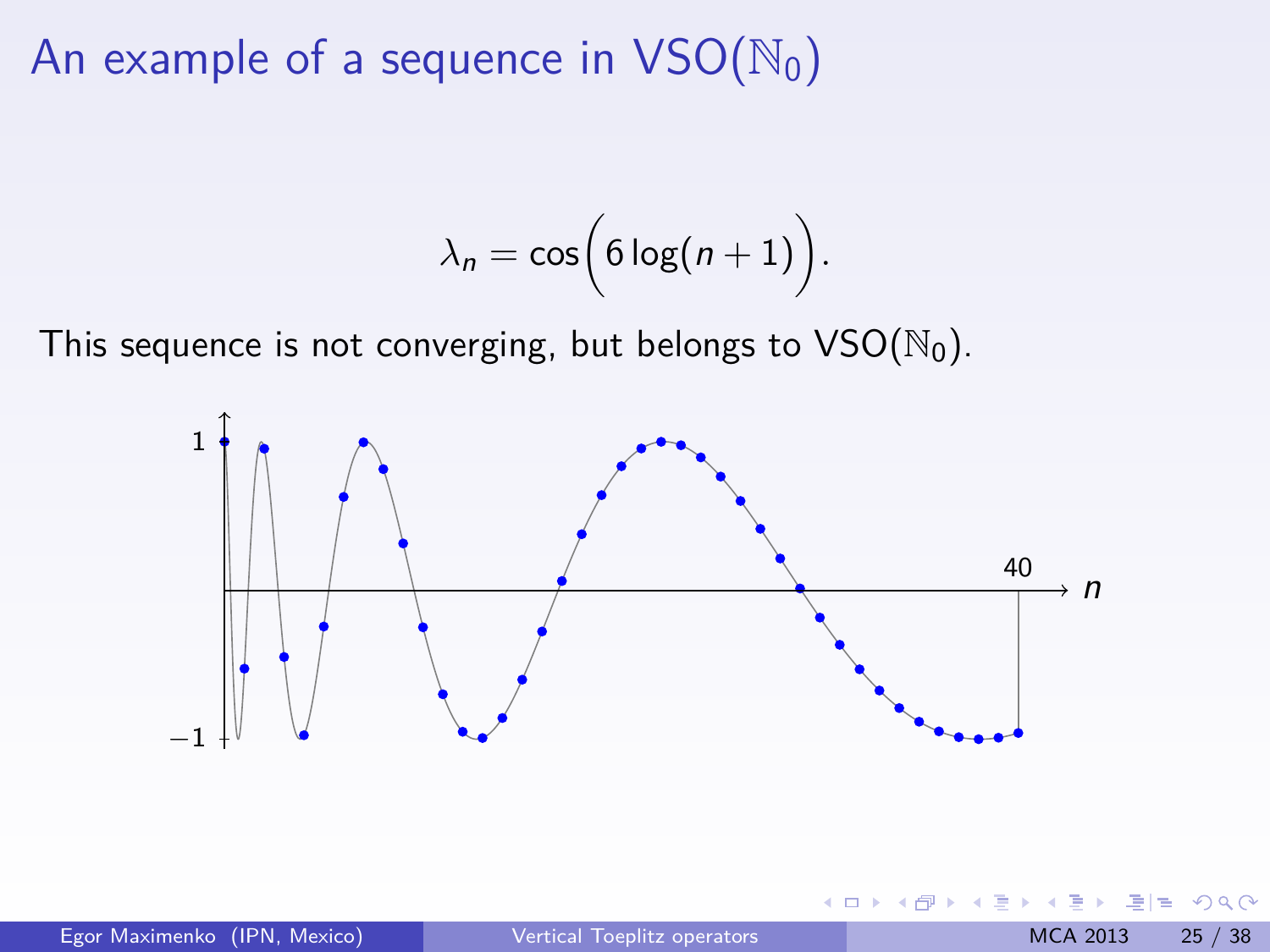Very slowly oscillating functions, first definition

We shall give three equivalent definitions of  $VSO(\mathbb{R}_+)$ .

Let  $\sigma: \mathbb{R}_+ \to \mathbb{C}$  be a bounded function. We say that  $\sigma$  is very slowly oscillating if

$$
\lim_{\frac{x}{y}\to 1}|\sigma(x)-\sigma(y)|=0,
$$

i.e.,

$$
\forall \varepsilon > 0 \quad \exists \delta > 0 \quad \forall x, y > 0 \quad \left( \left| \frac{x}{y} - 1 \right| < \delta \quad \Longrightarrow \quad |\sigma(x) - \sigma(y)| < \varepsilon \right).
$$

KED KARD KED KED EIE VAN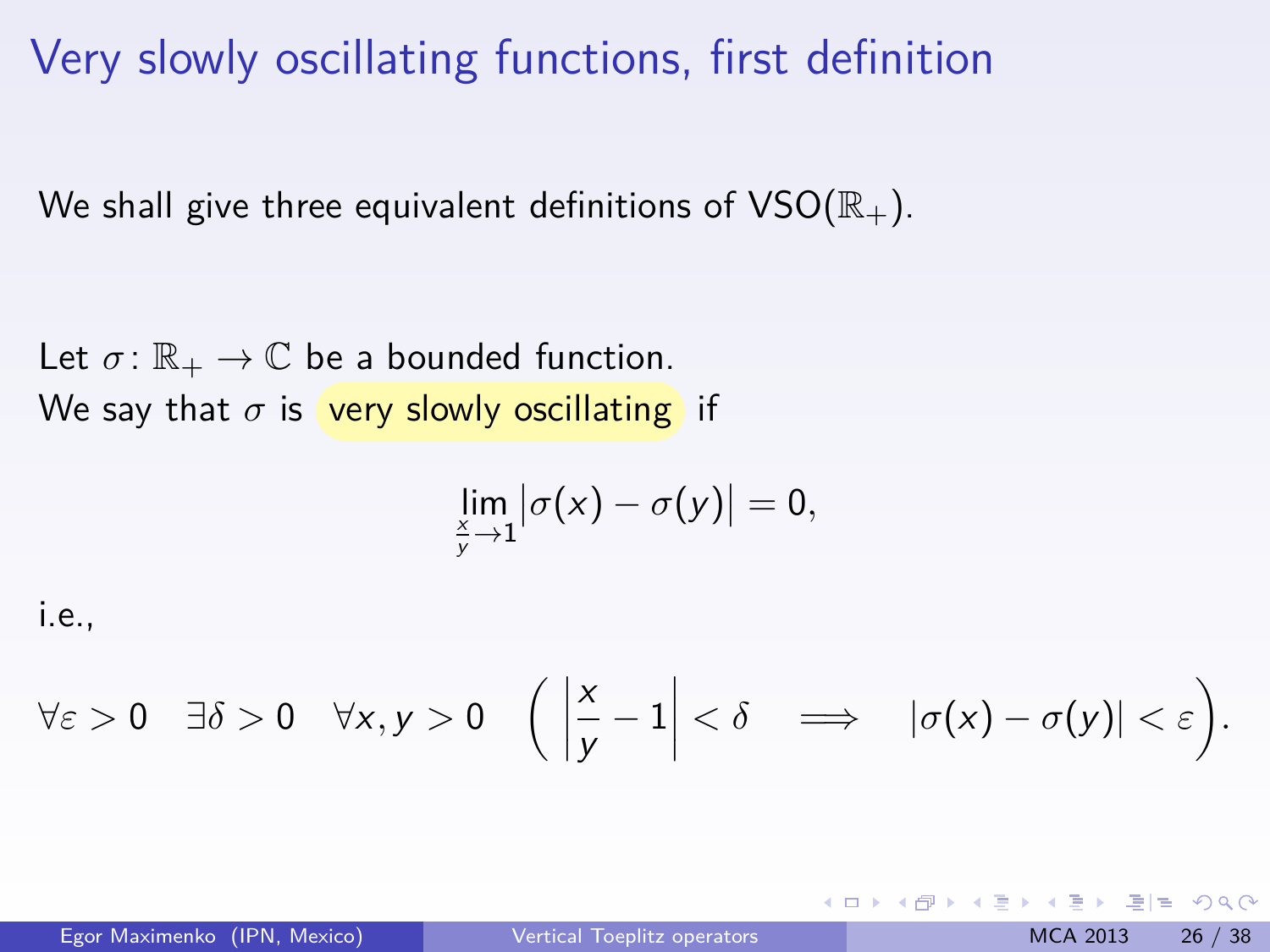## Very slowly oscillating functions, second definition

Let  $\sigma \colon \mathbb{R}_+ \to \mathbb{C}$  be a bounded function.  $\sigma$  is called very slowly oscillating if the composition

 $\sigma \circ \text{exp} \colon \mathbb{R} \to \mathbb{C}$ 

is uniformly continuous with respect to the usual metric  $d$  on  $\mathbb{R}$ .

KOD KARD KED KED EN AGA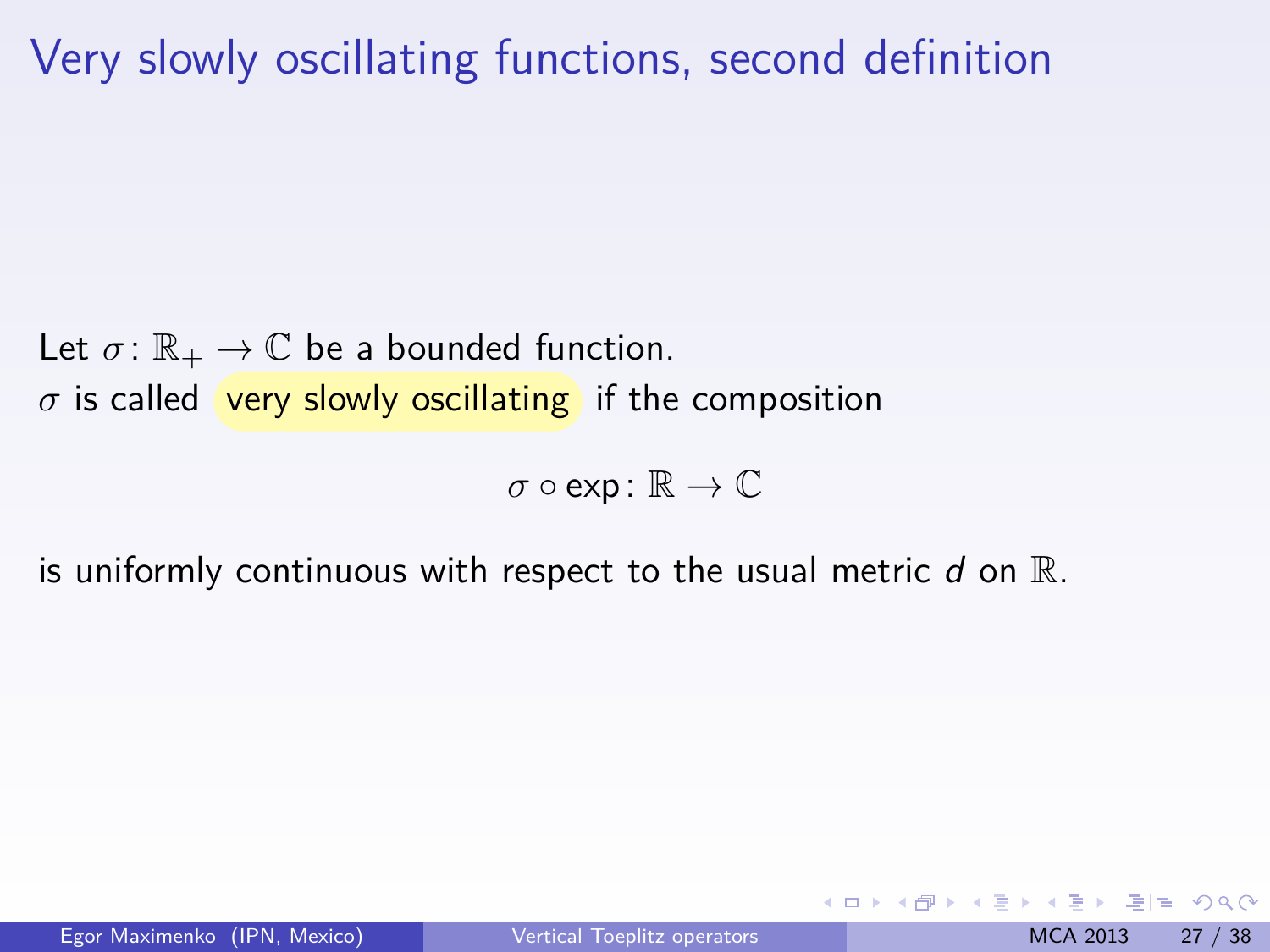Very slowly oscillating functions, third definition

"Logarithmic metric" in  $\mathbb{R}_+$ :

$$
\rho(x,y) := \left|\log(x) - \log(y)\right| = \left|\log \frac{x}{y}\right|.
$$

Modulus of continuity of a function  $\sigma: \mathbb{R}_+ \to \mathbb{C}$  with respect to  $\rho$ :

$$
\omega_{\rho,\sigma} \colon [0,+\infty) \to [0,+\infty],
$$
  

$$
\omega_{\rho,\sigma}(\delta) \coloneqq \sup \{ |\sigma(x) - \sigma(y)| \colon \rho(x,y) \leq \delta \}.
$$

Very slowly oscillating functions are bounded uniformly continuous functions  $(\mathbb{R}_+, \rho) \to \mathbb{C}$ :

$$
\mathsf{VSO}(\mathbb{R}_+) \coloneqq \Big\{ \sigma \in L^\infty(\mathbb{R}_+) \colon \lim_{\delta \to 0^+} \omega_{\rho,\sigma}(\delta) = 0 \Big\}.
$$

Egor Maximenko (IPN, Mexico) [Vertical Toeplitz operators](#page-0-0) MCA 2013 28 / 38

KOD KARD KED KED EIE VAA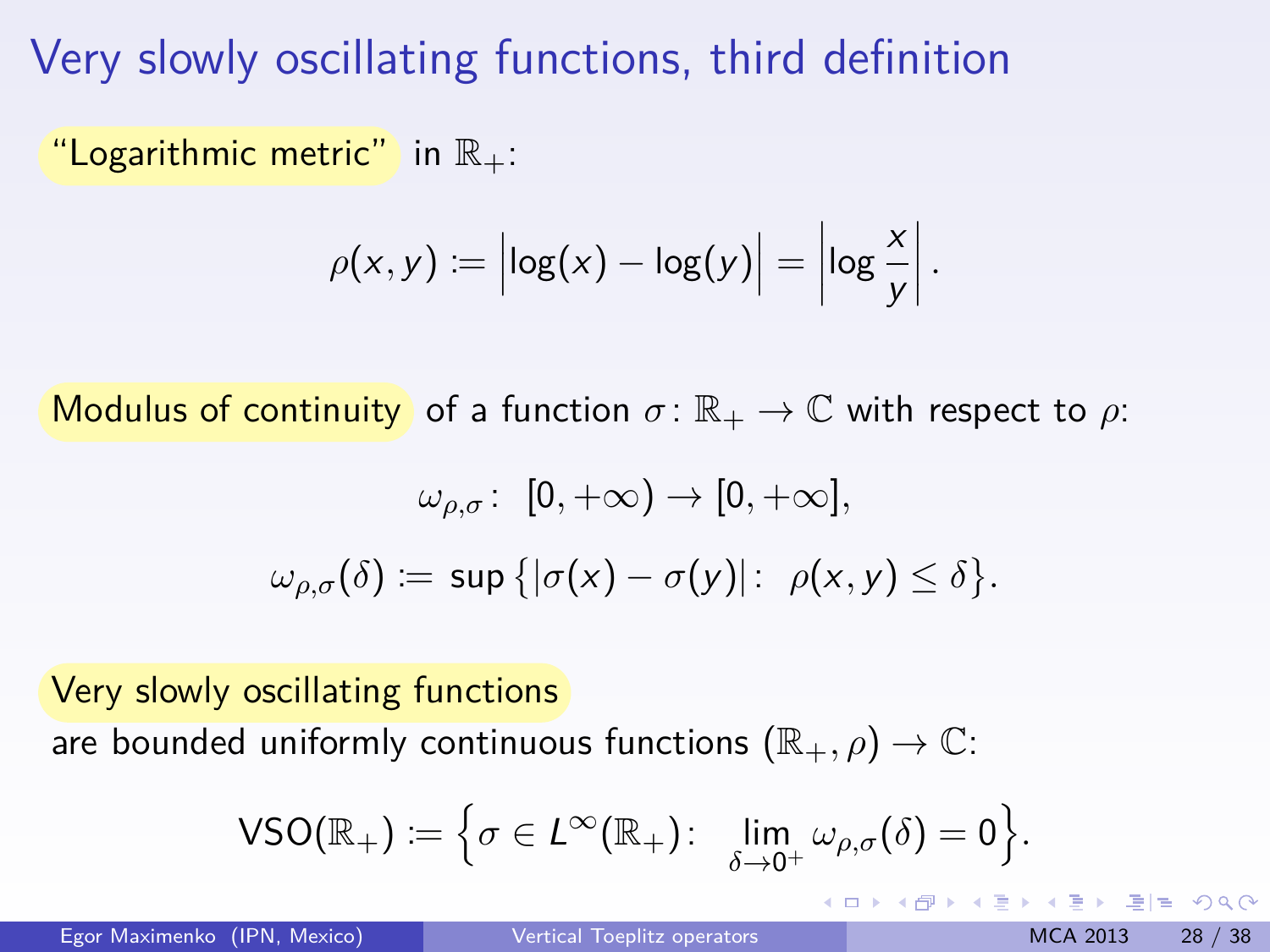# Some simple properties of  $VSO(\mathbb{R}_+)$

- $\mathsf{VSO}(\mathbb{R}_+)$  is closed  $\mathcal{C}^*$ -subalgebra of the  $\mathcal{C}^*$ -algebra  $\mathcal{C}_{b}(\mathbb{R}_+).$
- If  $\sigma: \mathbb{R}_+ \to \mathbb{C}$  is continuous on  $\mathbb{R}_+$ and have finite limits at 0 and  $+\infty$ . then  $\sigma \in \mathsf{VSO}(\mathbb{R}_+)$ :

 $C([0, +\infty]) \subset \text{VSO}(\mathbb{R}_+).$ 

KOD KARD KED KED EIE VAA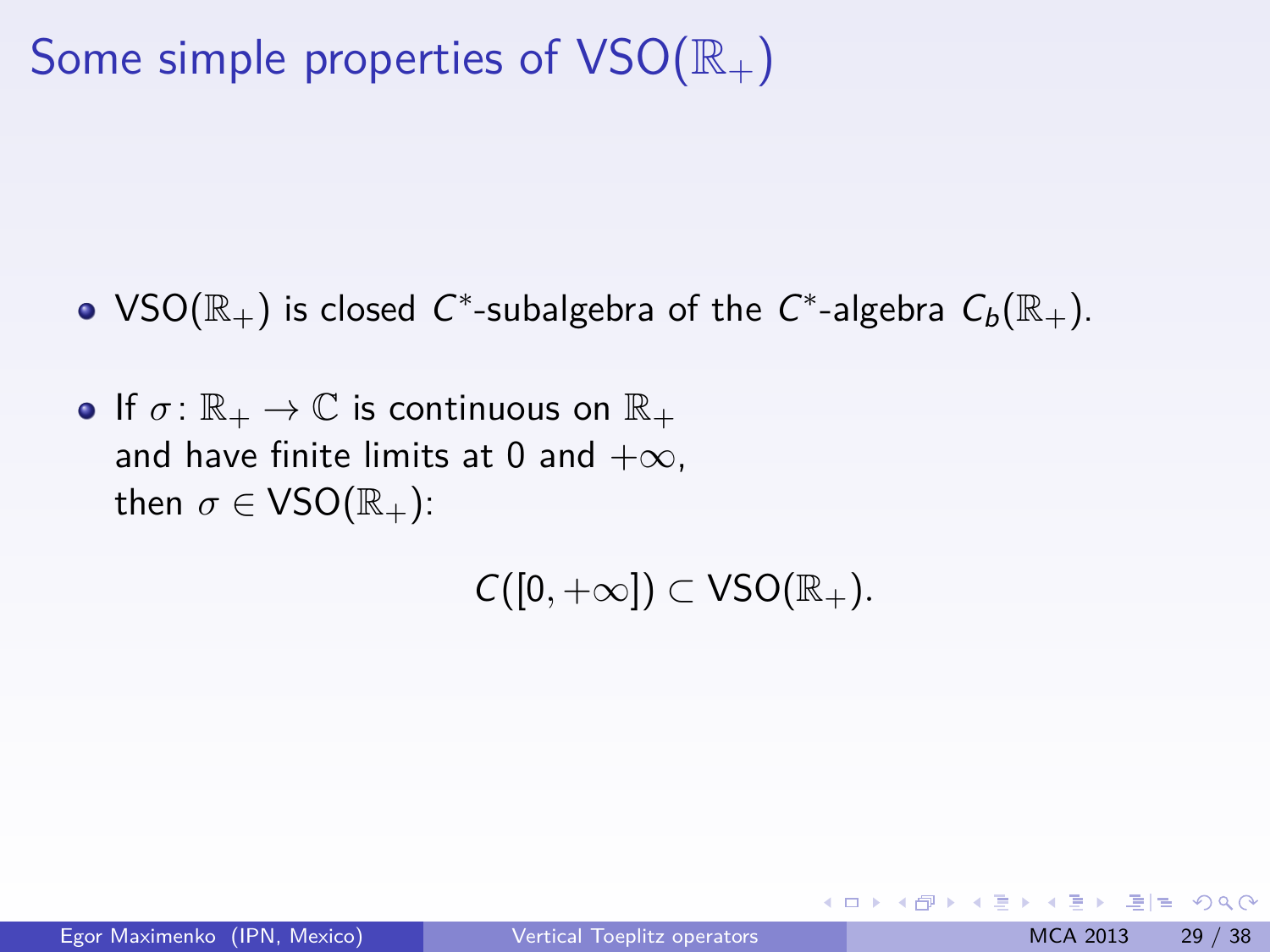# Example of a function in  $VSO(\mathbb{R}_+)$

The function

$$
\sigma(x) = \cos(5\log(x))
$$

does not have limits at 0 and  $+\infty$ , but belongs to VSO( $\mathbb{R}_+$ ).



4 0 8

 $QQQ$ 

너 혼 시계를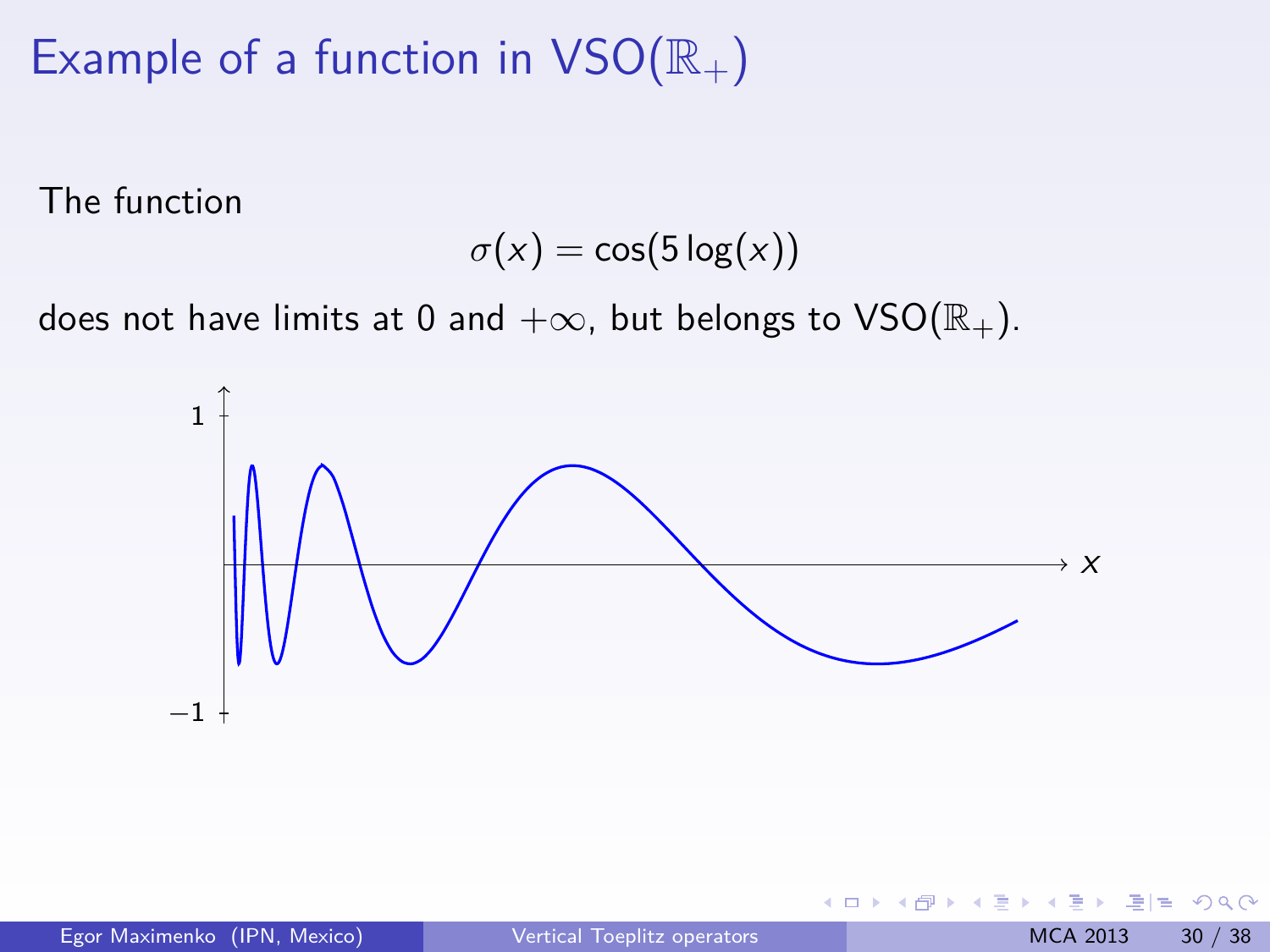## **Outline**

Background: radial Toeplitz operators

Bergman space on the upper half-plane Π

> Vertical operators on the upper half-plane

Vertical Toeplitz operators

Very slowly oscillating functions

4 0 8

Main result:  $\mathcal{V}\mathcal{T}(\Pi) \cong \mathsf{VSO}(\mathbb{R}_+)$ 

Egor Maximenko (IPN, Mexico) and [Vertical Toeplitz operators](#page-0-0) MCA 2013 31 / 38

 $F = \Omega$ 

医电影 医重新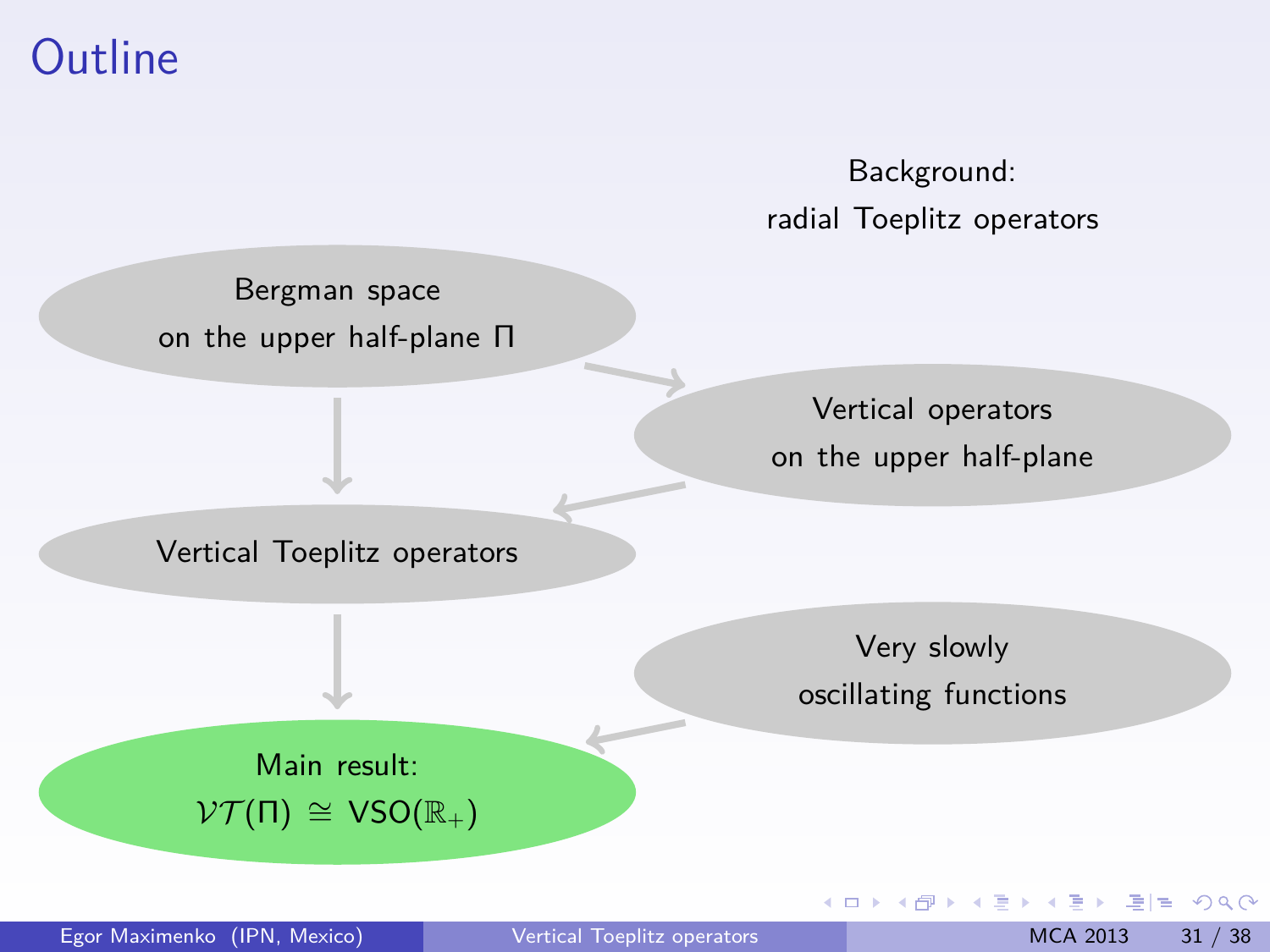## Background: radial case

Denote by  $\Lambda$  the set of the sequences of the eigenvalues corresponding to the radial Toeplitz operators.

### Theorem (Daniel Suárez, 2008)

The C<sup>\*</sup>-algebra generated by  $\Lambda$  coincides with the closure of  $\Lambda$  in  $\ell^{\infty}(\mathbb{N}_0)$ and is equal to the closure of  $d_1(\mathbb{N}_0)$  in  $\ell^{\infty}(\mathbb{N}_0)$ , where

$$
d_1(\mathbb{N}_0) = \Big\{ y \in \ell^\infty(\mathbb{N}_0) \colon \quad \sup_{j \geq 0} \Big( (j+1) \, \big| y_{j+1} - y_j \big| \Big) < +\infty \Big\}.
$$

The proof of Suárez is based on the so-called *n*-Berezin transform.

Corollary (Grudsky, Maximenko, Vasilevski, 2013) The  $C^*$ -algebra generated by  $\Lambda$  is  $\text{VSO}(\mathbb{N}_0)$ .

<span id="page-31-0"></span>K □ ▶ K 何 ▶ K 로 ▶ K 로 ▶ 그리는 K) Q (^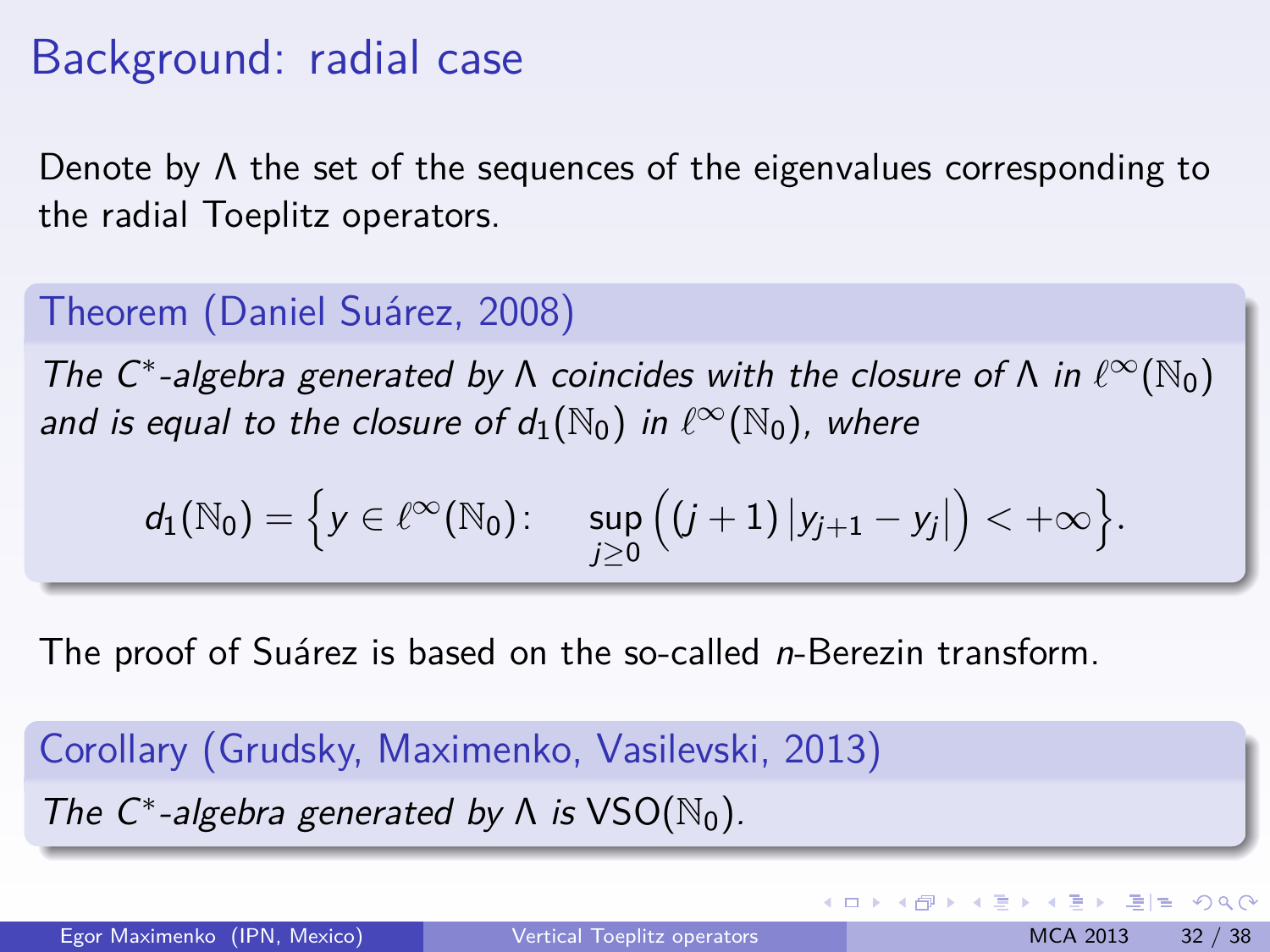## Main result about the vertical Toeplitz operators

Recall that Γ is the set of the "spectral functions" *γ*<sup>a</sup> corresponding to the vertical Toeplitz operators:

$$
\Gamma = \{ \gamma_a \colon a \in L^{\infty}(\mathbb{R}_+) \}, \quad \text{where} \quad \gamma_a(x) = x \int_{\mathbb{R}_+} a(v/2) e^{-xv} dv.
$$

Theorem

$$
\Gamma
$$
 is a dense subset of VSO( $\mathbb{R}_+$ ).

Corollary 1:  $C^*$ -alg( $\Gamma$ ) = closure of  $\Gamma$  in  $C_b(\mathbb{R}_+)$  =  $VSO(\mathbb{R}_+)$ . Corollary 2: C<sup>∗</sup> -algebra generated by vertical Toeplitz operators is isomorphic to  $VSO(\mathbb{R}_+)$ .

Idea of the proof: we expressed  $\gamma_a$  in terms of the Mellin convolution and constructed a special Dirac sequence in  $L^1(\mathbb{R}_+,d\nu/\nu).$  $L^1(\mathbb{R}_+,d\nu/\nu).$  $L^1(\mathbb{R}_+,d\nu/\nu).$ 

Egor Maximenko (IPN, Mexico) vertical Toeplitz operators MCA 2013 33 / 38

<span id="page-32-0"></span>

KOD KARD KED KED EIE VAA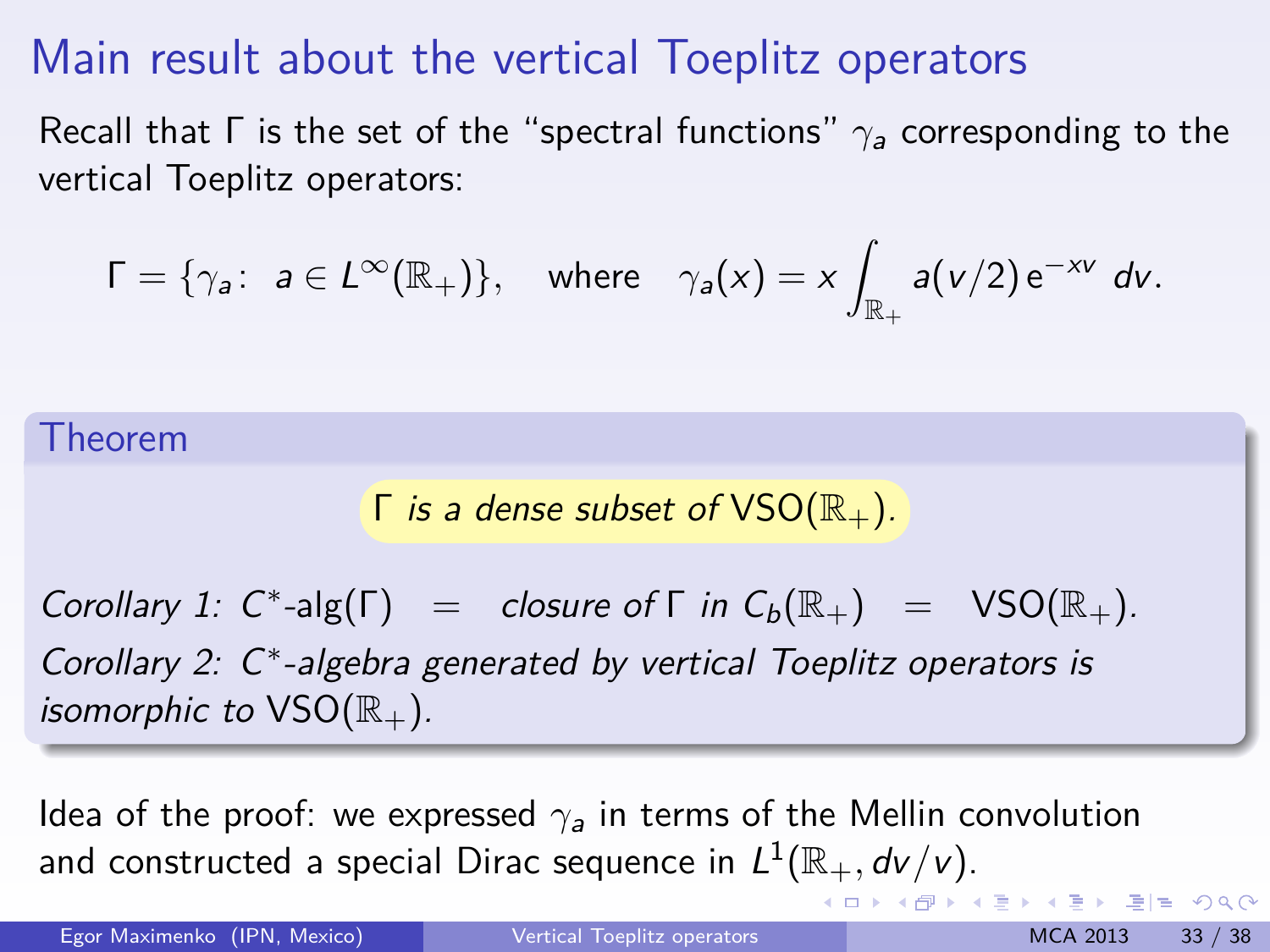## References I

AXLER, SHELDON; ZHENG, DECHAO (1998): The Berezin transform on the Toeplitz algebra. Studia Mathematica, 127, 113–136. <http://www.axler.net/BerezinToeplitz.html> BEREZIN, FELIX A. (1975): 譶 General concept of quantization. Communications in Mathematical Physics, 40:2, 153–174. <http://dx.doi.org/10.1007/BF01609397>

Grudsky, Sergei M.; Vasilevski, Nikolai L. (2001): Bergman-Toeplitz operators: radial component influence. Integr. Equ. Oper. Theory, 40:1, 16–33. <http://dx.doi.org/10.1007/BF01202952>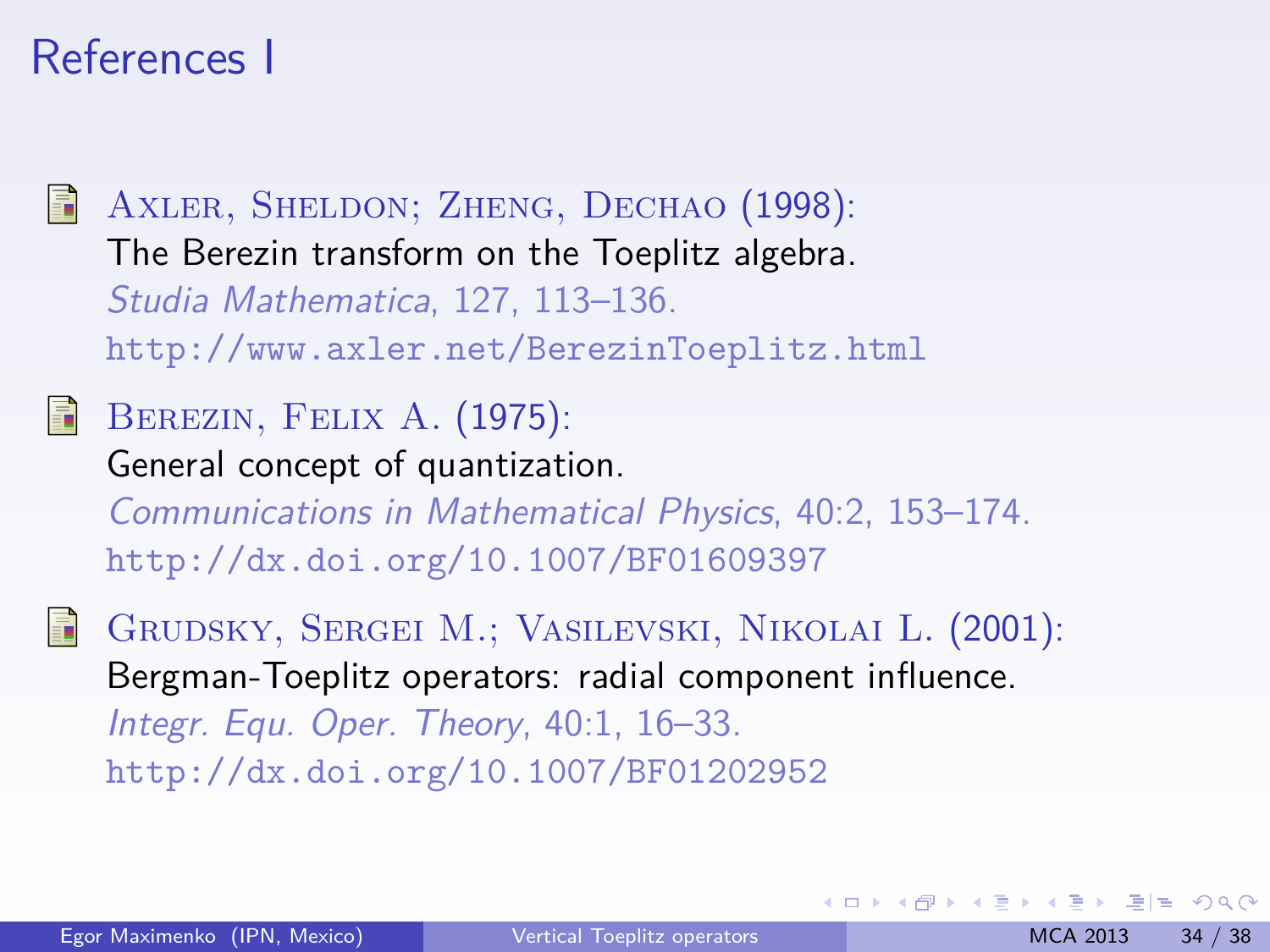# References II

Ħ Grudsky, Sergei M.; Maximenko, Egor A.; Vasilevski, Nikolai L. (2013):

Radial Toeplitz operators on the unit ball and slowly oscillating sequences.

Communications in Mathematical Analysis, 14:2, 77–94. <http://projecteuclid.org/euclid.cma/1356039033>

Korenblum, Boris; Zhu, Kehe (1995): An application of Tauberian theorems to Toeplitz operators. Journal of Operator Theory, 33:2, 353–361. [http://www.mathjournals.org/jot/1995-033-002/](http://www.mathjournals.org/jot/1995-033-002/1995-033-002-010.html) [1995-033-002-010.html](http://www.mathjournals.org/jot/1995-033-002/1995-033-002-010.html)



 $\blacksquare$  SCHMIDT, ROBERT (1925):

Uber divergente Folgen and lineare Mittelbildungen, ¨ Mathematische Zeitschrift, 22:1, 89–152. <http://dx.doi.org/10.1007/BF01479600>

KOD KARD KED KED EIE VAA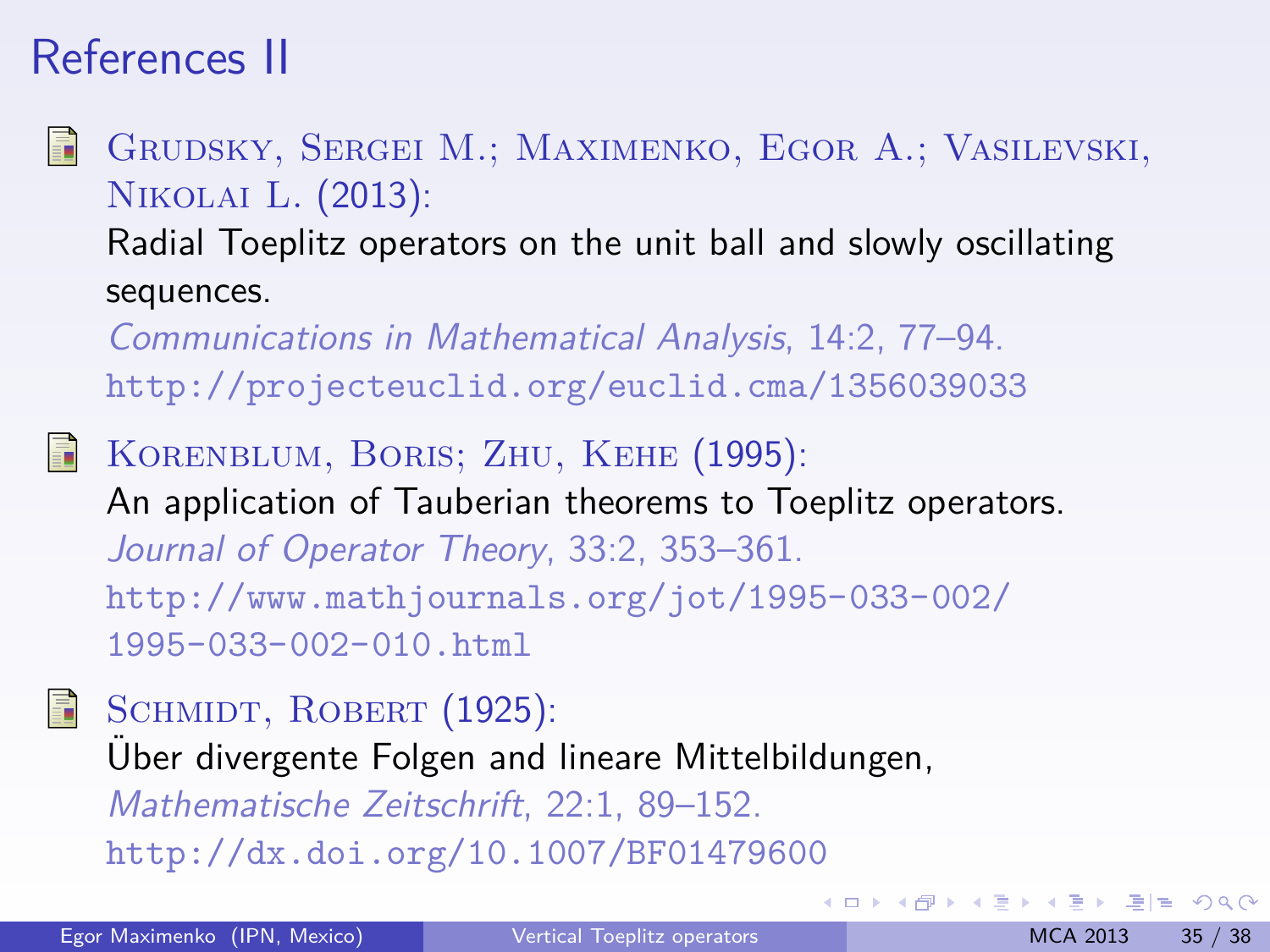# References III

### F

## STROETHOFF, KAREL (1997):

The Berezin transform and operators on spaces of analytic functions. Linear Operators, Banach Center Publications, 38, 361–380. [http://pldml.icm.edu.pl/mathbwn/element/bwmeta1.element.](http://pldml.icm.edu.pl/mathbwn/element/bwmeta1.element.bwnjournal-article-bcpv38i1p361bwm) [bwnjournal-article-bcpv38i1p361bwm](http://pldml.icm.edu.pl/mathbwn/element/bwmeta1.element.bwnjournal-article-bcpv38i1p361bwm)

## $\Box$  SUÁREZ, DANIEL  $(2004)$ :

Approximation and symbolic calculus for Toeplitz algebras on the Bergman space.

Rev. Mat. Iberoamericana, 20:2, 563–610. <http://projecteuclid.org/euclid.rmi/1087482027>

## SUÁREZ, DANIEL (2005):

Approximation and the *n*-Berezin transform of operators on the Bergman space.

J. reine angew. Math., 581, 175–192.

<http://dx.doi.org/10.1515/crll.2005.2005.581.175>

K ロ > K 個 > K ヨ > K ヨ > (ヨ = K) 9,00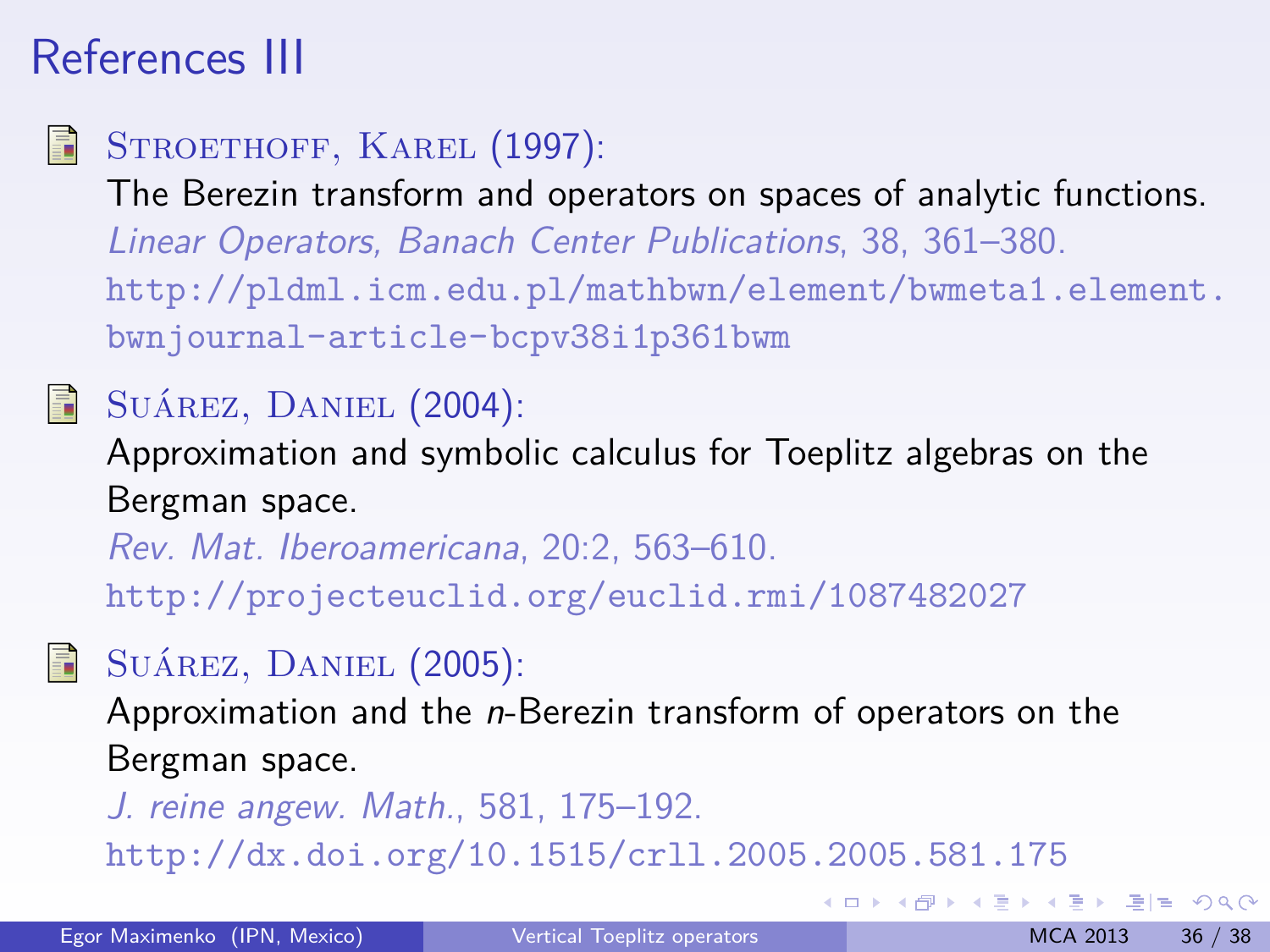## References IV

## R

### SUÁREZ, DANIEL (2008):

The eigenvalues of limits of radial Toeplitz operators. Bulletin of the London Mathematical Society, 40:4, 631–641. <http://dx.doi.org/10.1112/blms/bdn042>



Vasilevski, Nikolai L. (1999): On the structure of Bergman and poly-Bergman spaces. Integr. Equ. Oper. Theory, 33, 471–488. <http://dx.doi.org/10.1007/BF01291838>



VASILEVSKI, NIKOLAI L. (2003): Bergman space structure, commutative algebras of Toeplitz operators, and hyperbolic geometry.

Integr. Equ. Oper. Theory, 46, 235–251. <http://dx.doi.org/10.1007/s000200300026>

K □ ▶ K 何 ▶ K 로 ▶ K 로 ▶ 그리는 K) Q (^